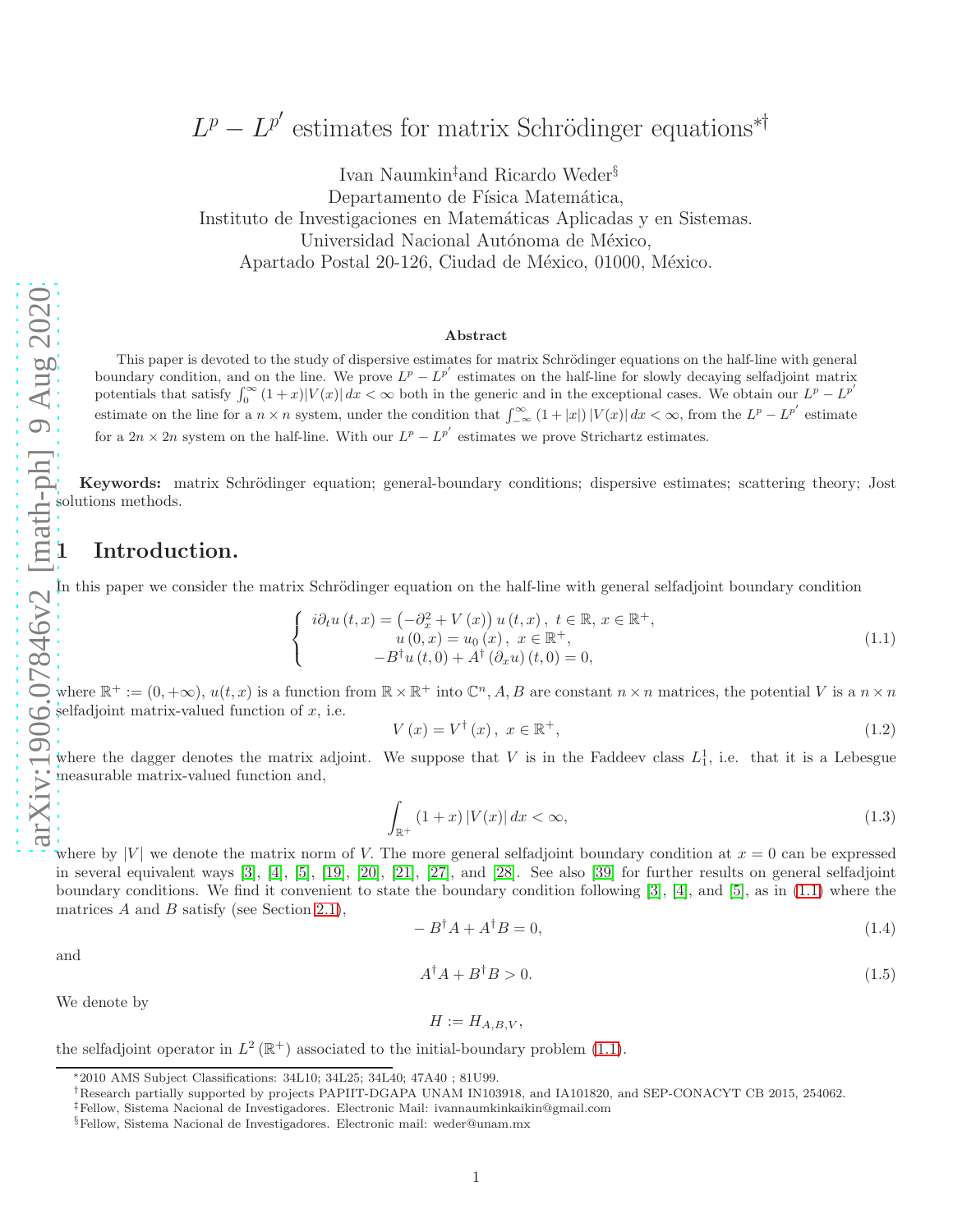Currently there is a considerable interest in matrix Schrödinger equations. In part, this is because of the importance of these equations for quantum mechanical scattering of particles with internal structure, and also since a quantum star graph is a particular case of a matrix Schrödinger equation with a diagonal potential matrix. There is an extensive literature in quantum graphs. See, for example,  $[8]-[10]$  $[8]-[10]$ ,  $[18]$ ,  $[27]-[33]$  $[27]-[33]$ , and the references therein. The matrix Schrödinger equation with a diagonal potential matrix corresponds to a star graph which describes the behavior of n connected very thin quantum wires that form a star graph, that is, a graph with only one vertex and a finite number of edges of infinite length. The boundary condition in [\(1.1\)](#page-0-0) restrict the value of the wave function and of its derivative at the vertex. The problem is relevant from the physical point of view. For instance, it appears in the design of elementary gates in quantum computing and nanotubes for microscopic electronic devices, where, for example, strings of atoms may form a star-shaped graph. The consideration of the most general boundary condition at the vertex and not only, for say, Dirichlet boundary condition is also physically motivated: for quantum graphs the relevant boundary conditions are the ones that link the values, at the different edges, of the wave function and of the first derivative. An important example is the Kirchoff boundary condition. In fact, a quantum graph is an idealization of wires with a small cross section that meet at vertices. It is obtained as the limit when the cross section goes to zero. The boundary conditions on the graph's vertices depends on how the limit is taken. In principle, all the boundary conditions in [\(1.1\)](#page-0-0) can appear in this limit procedure. This motivates the study of the more general selfadjoint boundary condition.

The purpose of this paper is to obtain  $L^p - L^{p'}$  estimates for the initial-boundary problem [\(1.1\)](#page-0-0).

### Notation.

We denote by  $L^p(U; \mathbb{C}^n)$ , for  $1 \leq p \leq \infty$ , and  $U = \mathbb{R}^+$  or  $U = \mathbb{R}$ ,  $(\mathbb{R}^+ = (0, \infty))$ , the standard Lebesgue spaces of  $\mathbb{C}^n$  valued functions, where  $\mathbb C$  denotes the complex numbers. For an integer  $m \geq 0$  and a real  $1 \leq p \leq \infty$ ,  $W_{m,p}(U; \mathbb C^n)$  is the standard Sobolev space. (See e.g. [\[1\]](#page-17-0) for the definitions and properties of these spaces.) If there is no place for confusion, we shall omit  $\mathbb{C}^n$  or both U and  $\mathbb{C}^n$  in writing the above spaces.  $W_{m,p}^{(0)}(U)$  is the closure of  $C_0^{\infty}(U)$  in the space  $W_{m,p}(U)$ . We denote the Fourier transform by,

$$
\mathcal{F}f := \int_{\mathbb{R}} e^{ikx} f(x) dx,
$$

and the inverse Fourier transform by,

$$
\mathcal{F}^{-1}f := \frac{1}{2\pi} \int_{\mathbb{R}} e^{-ikx} f(k) \, dk.
$$

We designate,

$$
\mathcal{F}\left(L^1(\mathbb{R})\right) := \left\{ f \in L^\infty(\mathbb{R}) : f = \mathcal{F}g, \ g \in L^1(\mathbb{R}) \right\}.
$$

By  $\mathbb{C}^+$  we denote the open upper-half complex plane. For any pair of Banach spaces  $X, Y$  we denote by  $\mathcal{B}(X, Y)$  the Banach space of all bounded operators from X into Y. When  $X = Y$  we use the notation  $\mathcal{B}(X)$ . For any operator G in a Banach space X we denote by  $D[G]$  the domain of G. For a bounded below selfadjoint operator,  $G$ , the quadratic form domain of  $G$ is the domain of its associated quadratic form [\[24\]](#page-18-8). By  $0_m$  and  $I_m$ ,  $m = 1, 2, \cdots$ , we designate the  $m \times m$  zero and identity matrices, respectively. Finally, we shall denote by  $C$  a generic positive constant, which does not has to take the same value when it appears in different places.

### 1.1 Main results.

In order to present our results, let us first define the function spaces we will work with. We can diagonalize the boundary condition in [\(1.1\)](#page-0-0) to get n equations  $\cos \theta_j \psi_j(0) + \sin \theta_j \psi'_j(0) = 0, 0 < \theta_j \le \pi, j = 1, 2, ..., n$ , (see [\(2.7\)](#page-4-1) below). Let us define the space  $\widehat{W}_{j}^{p}(\mathbb{R}^{+})$ , for  $1 \leq p \leq \infty$ , which is the Sobolev space  $W_{1,p}^{(0)}(\mathbb{R}^{+})$ , in the case of Dirichlet boundary condition,  $\theta_j = \pi$ , and  $\widehat{W}_j^p(\mathbb{R}^+) = W_{1,p}(\mathbb{R}^+)$ , in the case of Neumann,  $\theta_j = \pi/2$ , or mixed,  $\theta_j \neq \pi, \theta_j \neq \pi/2$ , boundary conditions (see [\(2.9\)](#page-5-0) below for the precise definition). We consider  $\widetilde{W}_{1,p}(\mathbb{R}^+) = \bigoplus_{j=1}^n \widehat{W}_j^p(\mathbb{R}^+)$ . Then, the quadratic form domain of the Hamiltonian  $H := H_{A,B}$  that corresponds to the general boundary condition in [\(1.1\)](#page-0-0) is given by  $W_{1,2}^{A,B}(\mathbb{R}^+)$  with

$$
W_{1,2}^{A,B}\left(\mathbb{R}^+\right)=M\widetilde{W}_{1,2}\left(\mathbb{R}^+\right)\subset W_{1,2}\left(\mathbb{R}^+\right),
$$

where M is a unitary matrix (see [\(2.11\)](#page-5-1) below). Let  $P_c$  denote the projector onto the continuous subspace of H. We observe that  $P_c = I - P_p$ , where  $P_p$  is the projector onto the subspace of  $L^2$  generated by the eigenvectors corresponding to the bound states of  $H$ . We also note that under our assumptions on  $V$ , the number of negative bound states of  $H$  is finite and that H has no positive or zero bound states. Hence, the subspace generated by the eigenvectors is finite-dimensional. We now present our results.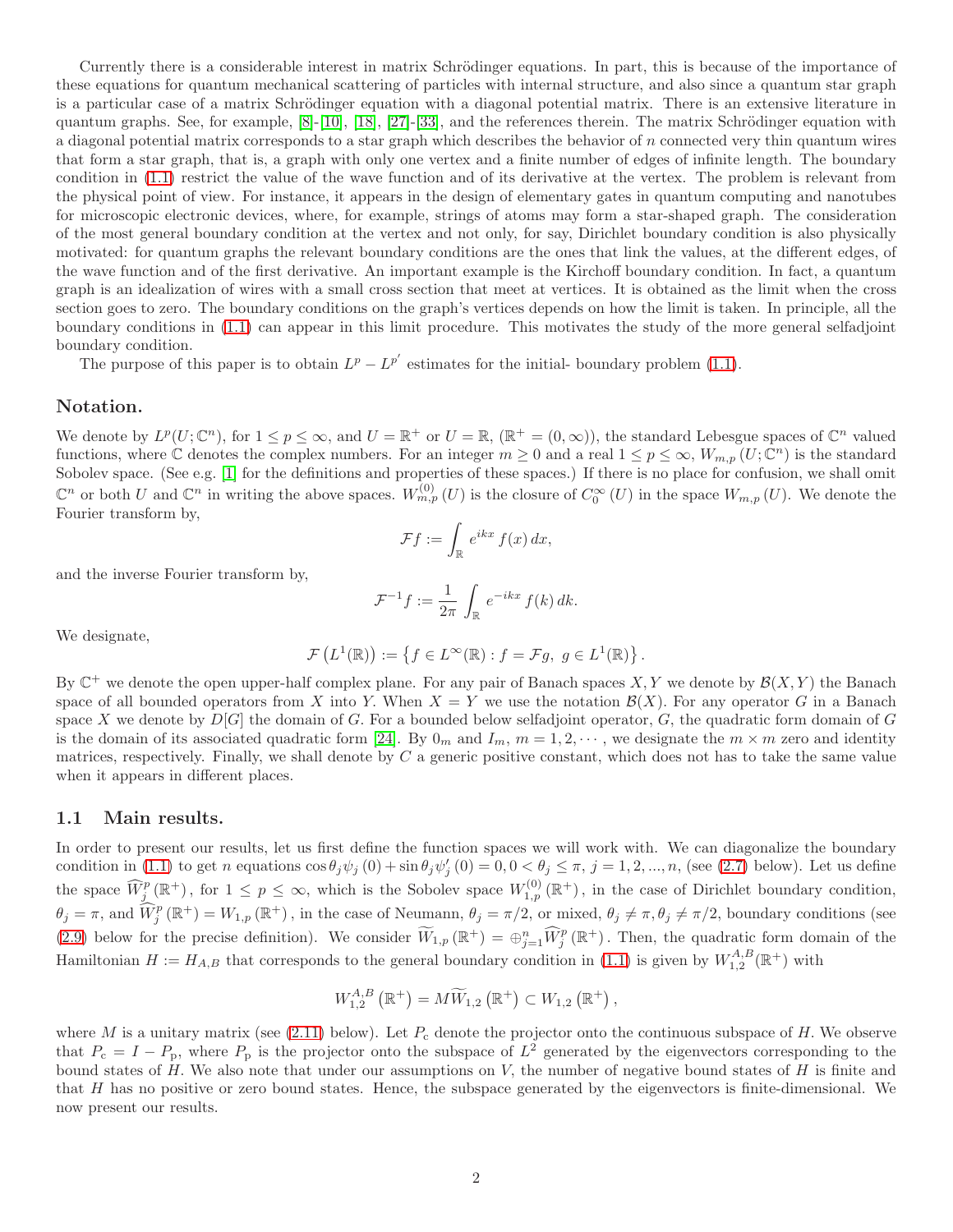<span id="page-2-1"></span>**Theorem 1.1** (The  $L^p - L^{p'}$  estimate). Suppose that the potential V satisfies [\(1.2\)](#page-0-1) and [\(1.3\)](#page-0-2). Then, for any  $p \in [1,2]$  and  $p'$  such that  $1/p + 1/p' = 1$ , the estimates

<span id="page-2-2"></span>
$$
\left\|e^{-itH}P_c\right\|_{\mathcal{B}\left(L^p(\mathbb{R}^+),L^{p'}(\mathbb{R}^+)\right)} \leq \frac{C}{|t|^{1/p-1/2}},\tag{1.6}
$$

and

<span id="page-2-3"></span>
$$
\left\|e^{-itH}P_c\right\|_{\mathcal{B}\left(W^{A,B}_{1,p}(\mathbb{R}^+),W^{A,B}_{1,p'}(\mathbb{R}^+)\right)} \leq \frac{C}{|t|^{1/p-1/2}},\tag{1.7}
$$

hold for all  $t \in \mathbb{R} \backslash \{0\}.$ 

<span id="page-2-0"></span>**Theorem 1.2** (Strichartz estimates). Suppose that the potential V satisfies [\(1.2\)](#page-0-1) and [\(1.3\)](#page-0-2). Let  $(q, r)$  be an admissible pair, that is,  $2/q = 1/2 - 1/r$  and  $2 \le r \le \infty$ . Then, for every  $\varphi \in L^2(\mathbb{R}^+)$ , the function  $t \to e^{-itH}P_c\varphi$  belongs to  $L^q(\mathbb{R}, L^r(\mathbb{R}^+)) \cap C(\mathbb{R}, L^2(\mathbb{R}^+))$ . Moreover, there exists a constant  $C > 0$  such that

$$
\left\|e^{-itH}P_{\mathcal{C}}\varphi\right\|_{L^{q}(\mathbb{R},L^{r}(\mathbb{R}^{+}))} \leq C\left\|\varphi\right\|_{L^{2}(\mathbb{R}^{+})},\tag{1.8}
$$

for every  $\varphi \in L^2(\mathbb{R}^+)$ . Moreover, let  $I \subset \mathbb{R}$  be an interval. For an admissible pair  $(\gamma, \rho)$ , let  $f \in L^{\gamma'}(I, L^{\rho'}(\mathbb{R}^+))$ , where  $1/\gamma + 1/\gamma' = 1$  and  $1/\rho + 1/\rho' = 1$ . Then, for  $t_0 \in \overline{I}$ , the function

$$
t \to \Phi_f(t) = \int_{t_0}^t e^{-i(t-s)H} P_{\rm c} f(s) \, ds, \ t \in I,
$$

belongs to  $L^q(I, L^r(\mathbb{R}^+)) \cap C(\overline{I}, L^2(\mathbb{R}^+))$  and

$$
\left\|\Phi_f\right\|_{L^q(I,L^r(\mathbb{R}^+))} \leq C \left\|f\right\|_{L^{\gamma'}\left(I,L^{\rho'}(\mathbb{R}^+)\right)}, \text{ for every } f \in L^{\gamma'}\left(I,L^{\rho'}\left(\mathbb{R}^+\right)\right),
$$

where the constant  $C$  is independent of  $I$ .

#### 1.1.1 The matrix Schrödinger equation on the full-line.

Following [\[7\]](#page-18-9) we show that a  $2n \times 2n$  matrix Schrödinger equation on the half-line is unitarily equivalent to a  $n \times n$  matrix Schrödinger equation on the full-line with a point interaction at  $x = 0$ . We define the unitary operator **U** from  $L^2(\mathbb{R}^+;\mathbb{C}^{2n})$ onto  $L^2(\mathbb{R}; \mathbb{C}^n)$  by

$$
\phi(x) = \mathbf{U}\psi(x) := \begin{cases} \psi_1(x), & x \ge 0, \\ \psi_2(-x), & x < 0, \end{cases}
$$
\n(1.9)

for a vector-valued function  $\psi = (\psi_1, \psi_2)^T$ , (T denotes the matrix transpose) where  $\psi_j \in L^2(\mathbb{R}^+; \mathbb{C}^n)$ ,  $j = 1, 2$ . Let the potential in [\(1.1\)](#page-0-0) be the diagonal matrix

 $V(x) := \text{diag}\{V_1(x), V_2(x)\},\,$ 

where  $V_j$ , j = 1, 2 are selfadjoint  $n \times n$  matrix-valued functions that satisfy  $V_j \in L_1^1(\mathbb{R}^+)$ . Under U the Hamiltonian H is transformed into the following Hamiltonian in the full-line,

$$
H_{\mathbb{R}} := \mathbf{U} H \mathbf{U}^{\dagger}, \quad D[H_{\mathbb{R}}] := \{ \phi \in L^{2}(\mathbb{R}; \mathbb{C}^{n}) : \mathbf{U}^{\dagger} \phi \in D[H] \}.
$$
 (1.10)

The operator  $H_{\mathbb{R}}$  is a selfadjoint realization in  $L^2(\mathbb{R}; \mathbb{C}^n)$  of the formal differential operator  $-\partial_x^2 + Q(x)$  where,

$$
Q(x) = \begin{cases} V_1(x), & x \ge 0, \\ V_2(-x), & x < 0. \end{cases}
$$

Further, the quadratic form domain of  $H_{\mathbb{R}}$  is given by  $W_{1,2}^{\mathbb{R},A,B}$  where,

$$
W_{1,2}^{\mathbb{R},A,B} := \mathbf{U} W_{1,2}^{A,B} \subset W_{1,2}(-\infty,0) \oplus W_{1,2}(0,\infty).
$$

Let us write the  $2n \times 2n$  matrices A, B as follows,

$$
A = \left[ \begin{array}{c} A_1 \\ A_2 \end{array} \right], \quad B = \left[ \begin{array}{c} B_1 \\ B_2 \end{array} \right], \tag{1.11}
$$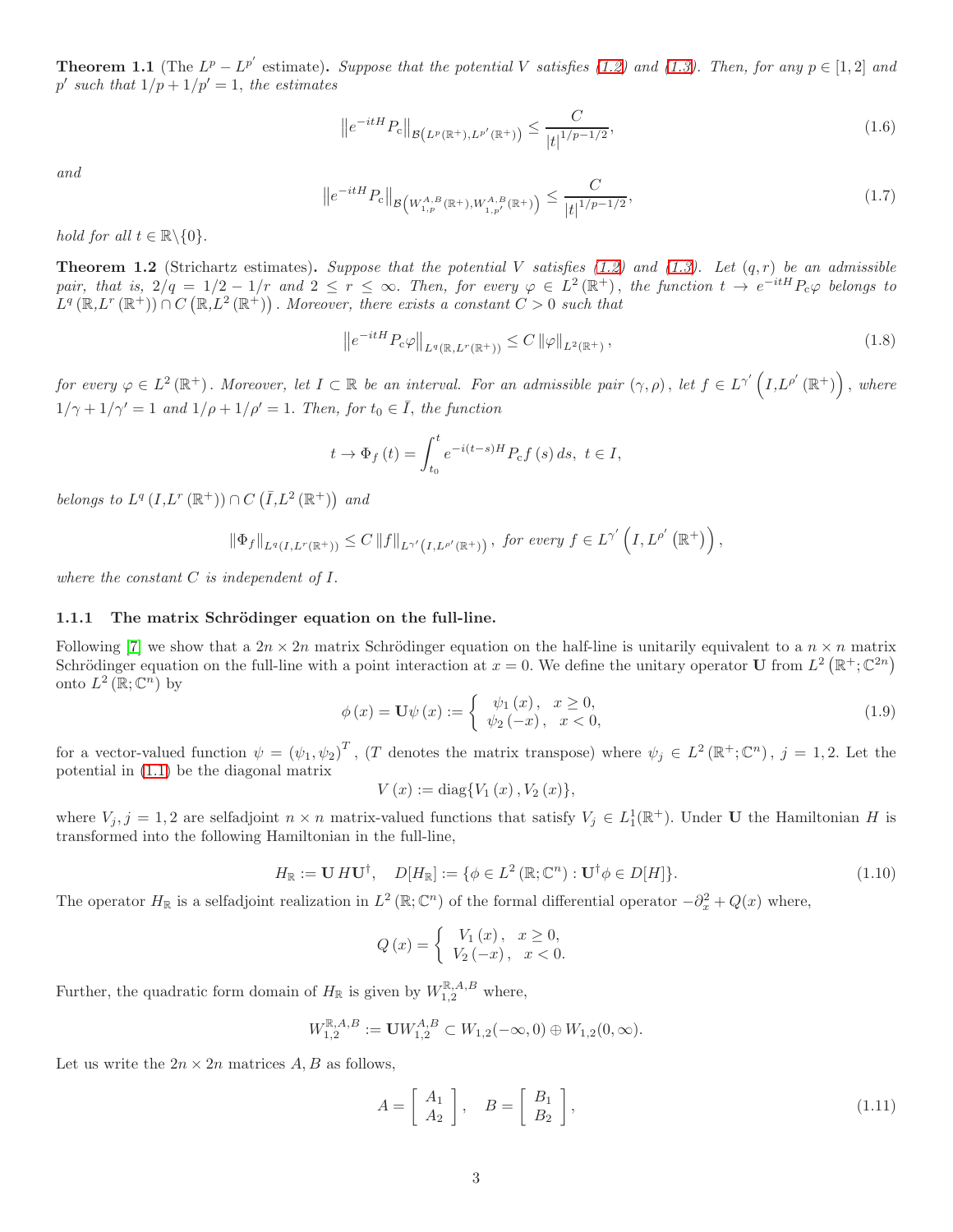with  $A_j, B_j, j = 1, 2$ , being  $n \times 2n$  matrices. We have that the functions in the domain of  $H_{\mathbb{R}}$  satisfy the following transmission condition at  $x = 0$ ,

$$
-B_1^{\dagger} \phi(0+) - B_2^{\dagger} \phi(0-) + A_1^{\dagger} (\partial_x \phi)(0+) - A_2^{\dagger} (\partial_x \phi)(0-) = 0.
$$
 (1.12)

Then,  $u(t, x)$  is a solution of the problem [\(1.1\)](#page-0-0) if and only if  $v(t, x) := \mathbf{U}u(t, x)$  is a solution of the following  $n \times n$  system in the full-line,  $\sqrt{ }$ 

$$
i\partial_t v(t, x) = \left(-\partial_x^2 + Q(x)\right)v(t, x), t \in \mathbb{R}, x \in \mathbb{R},
$$
  
\n
$$
v(0, x) = v_0(x) := \mathbf{U}u_0(x), x \in \mathbb{R},
$$
  
\n
$$
-B_1^{\dagger}v(t, 0+) - B_2^{\dagger}v(t, 0-) + A_1^{\dagger}(\partial_x v)(t, 0+) - A_2^{\dagger}(\partial_x v)(t, 0-) = 0.
$$
\n(1.13)

For example, let us take,

<span id="page-3-0"></span> $\frac{1}{2}$  $\mathbf{I}$ 

$$
A = \left[ \begin{array}{cc} 0_n & I_n \\ 0_n & I_n \end{array} \right], \quad B = \left[ \begin{array}{cc} -I_n & \Lambda \\ I_n & 0_n \end{array} \right],
$$

where  $\Lambda$  is a selfadjoint  $n \times n$  matrix. These matrices satisfy [\(1.4,](#page-0-3) [1.5\)](#page-0-4). Moreover, the transmission condition in [\(1.13\)](#page-3-0) is given by,

$$
v(t,0+) = v(t,0-) = v(t,0), \quad (\partial_x v)(t,0+) - (\partial_x v)(t,0-) = \Lambda v(t,0). \tag{1.14}
$$

This transmission condition corresponds to a Dirac delta point interaction at  $x = 0$  with coupling matrix  $\Lambda$ . If  $\Lambda = 0$ ,  $v(t, x)$ and  $(\partial_x v)(t, x)$  are continuous at  $x = 0$  and the transmission condition corresponds to the matrix Schrödinger equation on the full-line without a point interaction at  $x = 0$ .

Using Theorem [1.2](#page-2-0) and the unitary operator U, as above, we deduce the following result concerning the Cauchy problem [\(1.13\)](#page-3-0).

<span id="page-3-1"></span>**Corollary 1.3.** (The full-line case) Let  $n \in \mathbb{N}$ . Suppose that  $Q(x)$ ,  $x \in \mathbb{R}$ , is a  $n \times n$  selfadjoint matrix-valued function such that  $Q \in L_1^1(\mathbb{R}; \mathbb{C}^n)$ . Then, for any  $p \in [1, 2]$  and  $p'$  such that  $1/p + 1/p' = 1$ , the estimates

$$
||e^{-itH_{\mathbb{R}}}P_{c,\mathbb{R}}||_{\mathcal{B}(L^p(\mathbb{R};\mathbb{C}^n),L^{p'}(\mathbb{R};\mathbb{C}^n))}\leq \frac{C}{|t|^{1/p-1/2}},
$$

and

$$
||e^{-itH_{\mathbb{R}}}P_{c,\mathbb{R}}||_{\mathcal{B}\left(W_{1,p}^{\mathbb{R},A,B},W_{1,p'}^{\mathbb{R},A,B}\right)} \leq \frac{C}{|t|^{1/p-1/2}},
$$

hold for all  $t \in \mathbb{R} \setminus \{0\}$ , where  $P_{c,\mathbb{R}}$  is the projector onto the continuous subspace of  $H_{\mathbb{R}}$ . Moreover, let  $(q,r)$  be an admissible pair, that is,  $2/q = 1/2 - 1/r$  and  $2 \le r \le \infty$ . Then, the conclusions of Theorem [1.2](#page-2-0) are true with  $\mathbb{R}^+$  replaced by  $\mathbb R$  and with  $H_{\mathbb{R}}, P_{\mathbf{c},\mathbb{R}}$  instead, respectively, of H and  $P_{\mathbf{c}}$ .

### Comments on the results and on the literature.

In the case of star graphs with potential identically zero, and with general boundary conditions,  $L^p - L^{p'}$  estimates, and Strichartz estimates were obtained by [\[23\]](#page-18-10). Moreover, for a star graph with the Kirchoff boundary condition and a potential that satisfies  $\int_0^\infty dx (1+x)^\gamma |V(x)| < \infty, \gamma > 5/2, L^p - L^{p'}$  estimates, and Strichartz estimates were proven in [\[36\]](#page-19-2). Note that Theorems [1.1](#page-2-1) and [1.2](#page-2-0) and Corollary [1.3](#page-3-1) hold under the same conditions in the generic and exceptional cases. Recall that we are in the generic case if the Jost matrix is invertible at zero energy and that we are in the exceptional case if the Jost matrix is not invertible at zero energy. In the exceptional case there is a resonance (or half-bound state) with zero energy, and in the generic case there is no resonance at zero energy. In other words, the validity of the dispersive estimates is independent of the existence of a resonance with zero energy.

In order to obtain the  $L^p - L^{p'}$  estimates, we follow the approach of [\[44\]](#page-19-3). For this purpose, we use the scattering theory for the matrix Schrödinger equation on the half-line developed in  $[2]$ ,  $[3]$ ,  $[5]$ ,  $[6]$ ,  $[7]$  and  $[45]$ . From the spectral representation for the matrix Schrödinger operator  $H$  we get a representation (see  $(2.39)$  below) for the continuous part (which corresponds to the scattering process) of the evolution group  $e^{-itH}$  in terms of the Jost solutions for the stationary matrix Schrödinger equation. Then, we can estimate the large-time behavior of  $e^{-itH}P_c$  by using the low- and high-energy behaviours of the Jost solutions and the scattering matrix. For this purpose, we need to estimate the difference between the scattering matrix and its high-energy limit and to show that the Fourier transform of the difference is integrable on the whole real line. This is Theorem [2.5](#page-9-0) below. This result, which is interesting by its own, is crucial for obtaining the  $L^p - L^{p'}$  estimates for such general perturbations as  $V \in L_1^1(\mathbb{R}^+)$ . We prove Theorem [2.5](#page-9-0) by adapting the arguments of [\[2\]](#page-17-1) for the Dirichlet boundary condition, which involve the well-known Wiener theorem, to the case of general self-adjoint boundary condition in [\(1.1\)](#page-0-0). The key technical tools that allows us to prove that the Fourier transform of the scattering matrix minus its high-energy limit is integrable, under this generality, are the sharp results on the low-energy behavior of the Jost matrix, including a formula for the Jost matrix at zero energy, that where obtained in [3] and the precise estimate of the high-energy behavior of the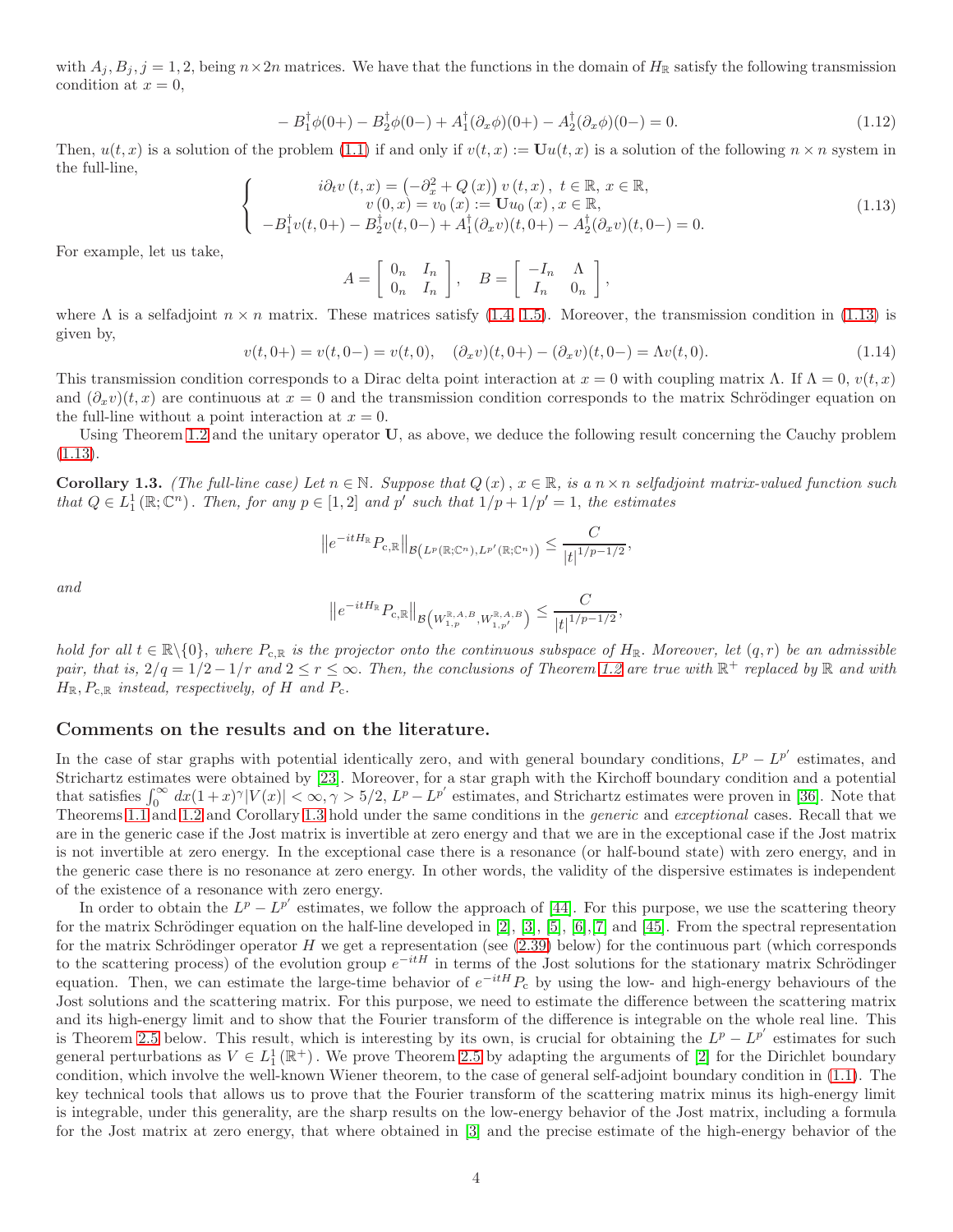scattering matrix of [5]. We observe that an alternative method for obtaining the  $L^p - L^{p'}$  estimates is developed in [\[42\]](#page-19-5). This approach requires a more detailed and subtle study of the low-energy properties of the scattering data. Hence, it needs stronger conditions.

There is a very extensive literature on dispersive estimates. For surveys see [\[15\]](#page-18-12) and [\[40\]](#page-19-6). We will only comment on results in one dimension. The  $L^p - L^{p'}$  estimates on the line were first proven in the scalar case by Weder [\[42\]](#page-19-5) under the condition

<span id="page-4-2"></span>
$$
\int_{\mathbb{R}} \left(1 + |x| \right)^{\gamma} |V(x)| \, dx < \infty,\tag{1.15}
$$

with  $\gamma > 3/2$  in the generic case and  $\gamma > 5/2$  in the exceptional case. This was generalized by M. Goldberg and W. Schlag [\[17\]](#page-18-13) to, respectively  $\gamma = 1$  and  $\gamma = 2$ , and by Egorova, Kopylova, Marchenko, and Teschl [\[14\]](#page-18-14) to  $\gamma = 1$  in the generic and the exceptional cases. D'Ancona and Selberg [\[13\]](#page-18-15) considered a potential that satisfies [\(1.15\)](#page-4-2) with  $\gamma = 2$  plus a step potential. Note that Corollary [1.3](#page-3-1) with the point interaction at  $x = 0$  is new in the scalar case. We are not aware of any result on  $L^p - L^{p'}$  estimates on the line for matrix Schrödinger equations.

The  $L^p - L^{p'}$  estimates on the half-line, in the scalar case and with Dirichlet boundary condition was proven by Weder [\[44\]](#page-19-3) under the condition  $\int_0^\infty x |V(x)| dx < \infty$  in the generic and the exceptional cases. It was actually in this paper that it was discovered that the  $L^p - L^{p'}$  estimates hold under the same condition in the generic and the exceptional cases. The case of the spherical Schrödinger equation was considered by Holzleitner, Kostenko and Teschl [\[22\]](#page-18-16) and by Kostenko, Teschl and Toloza [\[26\]](#page-18-17). The case of the one-dimensional Klein-Gordon equation with a potential was studied by Weder [\[43\]](#page-19-7), Egorova, Kopylova, Marchenko, and Teschl [\[14\]](#page-18-14) and by Prill [\[37\]](#page-19-8). Kopylova and Teschl [\[25\]](#page-18-18) considered one dimensional discrete Dirac equations.

The paper is organized as follows. In Section [2](#page-4-3) we consider results concerning the scattering theory for the matrix Schrödinger equation on the half-line, which play a crucial role in the proof of our dispersive estimates. In particular, in Subsection [2.1](#page-4-0) we construct the self-adjoint extension H associated to the matrix Schrödinger equation  $(1.1)$ . In Subsection [2.2](#page-6-0) we introduce the relevant solutions for the stationary matrix Schrödinger equation. Using these solutions, in Subsection [2.3,](#page-8-1) we construct the spectral representations for the operator  $H$  via the generalized Fourier transforms. In Section [2.4](#page-8-2) we prove that the Fourier transform of the scattering matrix minus its high-energy limit is integrable on the line. We use the results of Section [2](#page-4-3) in Section [3](#page-15-0) to prove the  $L^p - L^{p'}$  and Strichartz estimates for the matrix Schrödinger equation.

### <span id="page-4-3"></span>2 Scattering for Matrix Schrödinger Equations.

### <span id="page-4-0"></span>2.1 The Schrödinger equation on the half-line.

Let  $n \in \mathbb{N}$ . Consider the stationary matrix Schrödinger equation on the half-line

<span id="page-4-9"></span>
$$
-\psi'' + V(x)\psi = k^2\psi, \ x \in \mathbb{R}^+, \tag{2.1}
$$

where the prime denotes the derivative with respect to the spatial coordinate  $x, k^2$  is the complex-valued spectral parameter,  $V(x)$  satisfies [\(1.2\)](#page-0-1) and is such that

<span id="page-4-8"></span>
$$
V \in L^{1}(\mathbb{R}^{+}).
$$
\n
$$
(2.2)
$$

The wavefunction  $\psi(k, x)$  appearing may be either a  $n \times n$  matrix-valued function or it may be a column vector with n components. As mentioned at the beginning of the introduction, the more general selfadjoint boundary condition at  $x = 0$ can be expressed in terms of two constant  $n \times n$  matrices A and B as

<span id="page-4-4"></span>
$$
-B^{\dagger}\psi(0) + A^{\dagger}\psi'(0) = 0,
$$
\n
$$
(2.3)
$$

where  $A$  and  $B$  satisfy

<span id="page-4-6"></span>
$$
-B^{\dagger}A + A^{\dagger}B = 0,\tag{2.4}
$$

<span id="page-4-5"></span>
$$
A^{\dagger}A + B^{\dagger}B > 0. \tag{2.5}
$$

We observe that [5] provides the explicit steps to go from any pair of matrices A and B appearing in the selfadjoint boundary condition  $(2.3)-(2.5)$  $(2.3)-(2.5)$  to a pair  $\tilde{A}$  and  $\tilde{B}$ , given by

<span id="page-4-7"></span>
$$
\tilde{A} = -\operatorname{diag}[\sin \theta_1, ..., \sin \theta_n], \quad \tilde{B} = \operatorname{diag}[\cos \theta_1, ..., \cos \theta_n], \tag{2.6}
$$

with appropriate real parameters  $\theta_j \in (0, \pi]$ , which still satisfy [\(2.3\)](#page-4-4)-[\(2.5\)](#page-4-5). For the matrices  $\tilde{A}$ ,  $\tilde{B}$ , the boundary conditions [\(2.3\)](#page-4-4) are given by

<span id="page-4-1"></span>
$$
\cos \theta_j \psi_j(0) + \sin \theta_j \psi'_j(0) = 0, \quad j = 1, 2, ..., n,
$$
\n(2.7)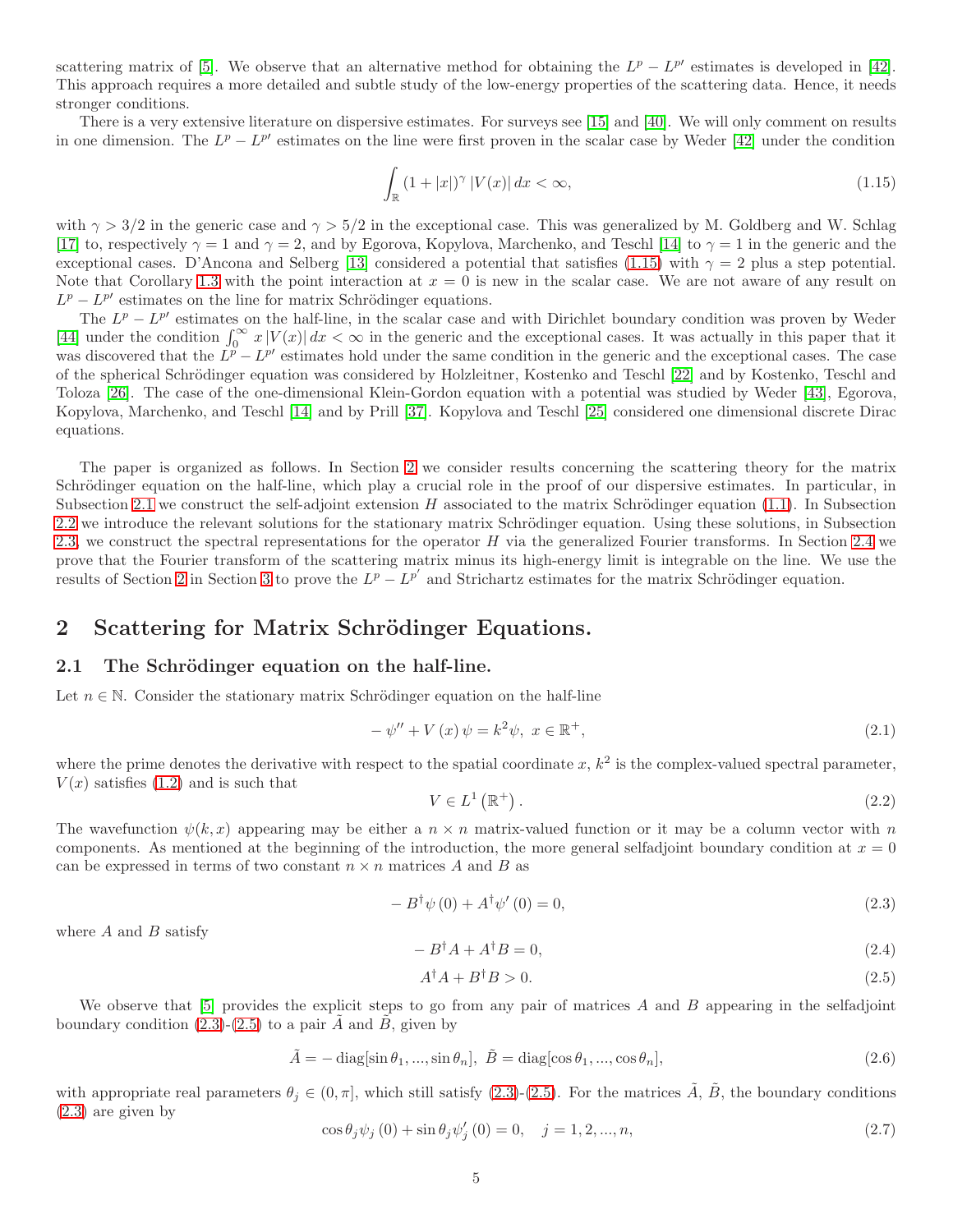The special case  $\theta_j = \pi$  corresponds to the Dirichlet boundary condition and the case  $\theta_j = \pi/2$  corresponds to the Neumann boundary condition. In general, there are  $n_N \leq n$  values with  $\theta_j = \pi/2$  and  $n_D \leq n$  values with  $\theta_j = \pi$ , and hence there are  $n_M$  remaining values, with  $n_M = n - n_N - n_D$  such that those  $\theta_j$ -values lie in the interval  $(0, \pi/2)$  or  $(\pi/2, \pi)$ , i.e., they correspond to mixed boundary conditions. In fact, it is proven in [5] that for any pair of matrices  $(A, B)$  that satisfy  $(2.3,$ [2.4\)](#page-4-6) there is a pair of matrices  $(\tilde{A}, \tilde{B})$  as in [\(2.6\)](#page-4-7), a unitary matrix M and two invertible matrices  $T_1, T_2$  such

<span id="page-5-5"></span>
$$
A = M \tilde{A} T_1 M^{\dagger} T_2, \quad B = M \tilde{B} T_1 M^{\dagger} T_2.
$$
\n
$$
(2.8)
$$

We construct a selfadjoint realization of the matrix Schrödinger operator  $-\partial_x^2 + V(x)$  by quadratic forms methods. For the following discussion see [\[7\]](#page-18-9) and [\[45\]](#page-19-4). Let  $\theta_j$  be given by equations [\(2.7\)](#page-4-1). For  $1 \leq p \leq \infty$ , we denote

<span id="page-5-0"></span>
$$
\widehat{W}_j^p := W_{1,p}^{(0)}, \text{ if } \theta_j = \pi, \text{ and } \widehat{W}_j^p := W_{1,p}, \text{ if } \theta_j \neq \pi. \tag{2.9}
$$

We put

$$
\widetilde{W}_{1,p} := \bigoplus_{j=1}^n \widehat{W}_j^p.
$$

We write

$$
\Theta := \mathrm{diag}[\widehat{\cot}\theta_1, ..., \widehat{\cot}\theta_n],
$$

where  $\cot\theta_j = 0$ , if  $\theta_j = \pi/2$ , or  $\theta_j = \pi$ , and  $\cot\theta_j = \cot\theta_j$ , if  $\theta_j \neq \pi/2, \pi$ . Suppose that the potential V satisfies [\(1.2\)](#page-0-1) and [\(2.2\)](#page-4-8). The following quadratic form is closed, symmetric and bounded below,

<span id="page-5-2"></span>
$$
h(\phi,\psi) := (\phi',\psi')_{L^2} - \langle M\Theta M^{\dagger}\phi(0),\psi(0)\rangle + (V\phi,\psi)_{L^2}, Q(h) := W_{1,2}^{A,B},
$$
\n(2.10)

where by  $Q(h)$  we denote the domain of h and,

<span id="page-5-1"></span>
$$
W_{1,p}^{A,B} := M\widetilde{W}_{1,p} \subset W_{1,p}.
$$
\n(2.11)

Further, by  $\langle \cdot, \cdot \rangle$  we designate the scalar product in  $\mathbb{C}^n$ . We denote by  $H_{A,B,V}$  the selfadjoint bounded below operator associated to h [\[24\]](#page-18-8). The operator  $H_{A,B,V}$  is the selfadjoint realization of  $-\partial_x^2 + V(x)$  with the selfadjoint boundary condition [\(2.3\)](#page-4-4). When there is no possibility of misunderstanding we will use the notation H, i.e.,  $H \equiv H_{A,B,V}$ . It is proven in [\[7\]](#page-18-9) and [\[45\]](#page-19-4) that,

$$
H_{A,B,V} = M H_{\tilde{A},\tilde{B},M^{\dagger}VM} M^{\dagger}.
$$
\n
$$
(2.12)
$$

We denote by  $H_{D,N,0}$  the selfadjoint bounded below operator associated to the quadratic form [\(2.10\)](#page-5-2) with  $V \equiv 0$  and the  $\theta_i$ corresponding to the  $n_M$  mixed boundary conditions replaced by  $\theta_j = \pi/2$ , i.e. with the mixed boundary conditions replaced by Neumann boundary conditions. Note that the quadratic form domain of  $H_{D,N,0}$  is  $W_{1,2}^{A,B}$ . Take  $L > 1$  such that  $H + L > I$ and  $H_{D,N,0} + L > I$ . Hence, since the domains of  $\sqrt{H+L}$  and of  $\sqrt{H_{D,N,0} + L}$  are equal to  $W_{1,2}^{A,B}$  we have that,

<span id="page-5-4"></span>
$$
\left(\sqrt{H+L}\right)\left(\sqrt{H_{D,N,0}+L}\right)^{-1} \in \mathcal{B}(L^2), \quad \left(\sqrt{H_{D,N,0}+L}\right)\left(\sqrt{H+L}\right)^{-1} \in \mathcal{B}(L^2). \tag{2.13}
$$

Denote by  $\mathcal H$  the domain of  $\sqrt{H+L}$  endowed with the norm,

<span id="page-5-3"></span>
$$
\|\phi\|_{\mathcal{H}} := \|\sqrt{H + L}\phi\|_{L^2}, \quad \phi \in \mathcal{H}.
$$
\n(2.14)

In other words, H consists of  $W_{1,2}^{A,B}$ , but with the norm [\(2.14\)](#page-5-3). Observe that it follows from [\(2.10\)](#page-5-2) that,

$$
\|\phi\|_{\mathcal{H}}^{2} = (\phi', \phi')_{L^{2}} - \langle M\Theta M^{\dagger} \phi(0), \phi(0) \rangle + (V\phi, \phi)_{L^{2}} + L(\phi, \phi)_{L^{2}}, \quad \phi \in \mathcal{H}.
$$

Similarly,

$$
\|\sqrt{H_{D,N,0}+L}\phi\|_{L^2}^2 = (\phi',\phi')_{L^2} + L(\phi,\phi)_{L^2} = \|\phi\|_{W_{1,2}^{A,B}}^2 + (L-1)\|\phi\|_{L^2}^2, \quad \phi \in W_{1,2}^{A,B}.
$$

Moreover, by  $(2.13)$  there are positive constants  $C_1, C_2$  such that,

<span id="page-5-6"></span>
$$
C_1 \|\phi\|_{W^{A,B}_{1,2}} \le \|\phi\|_{\mathcal{H}} \le C_2 \|\phi\|_{W^{A,B}_{1,2}}. \tag{2.15}
$$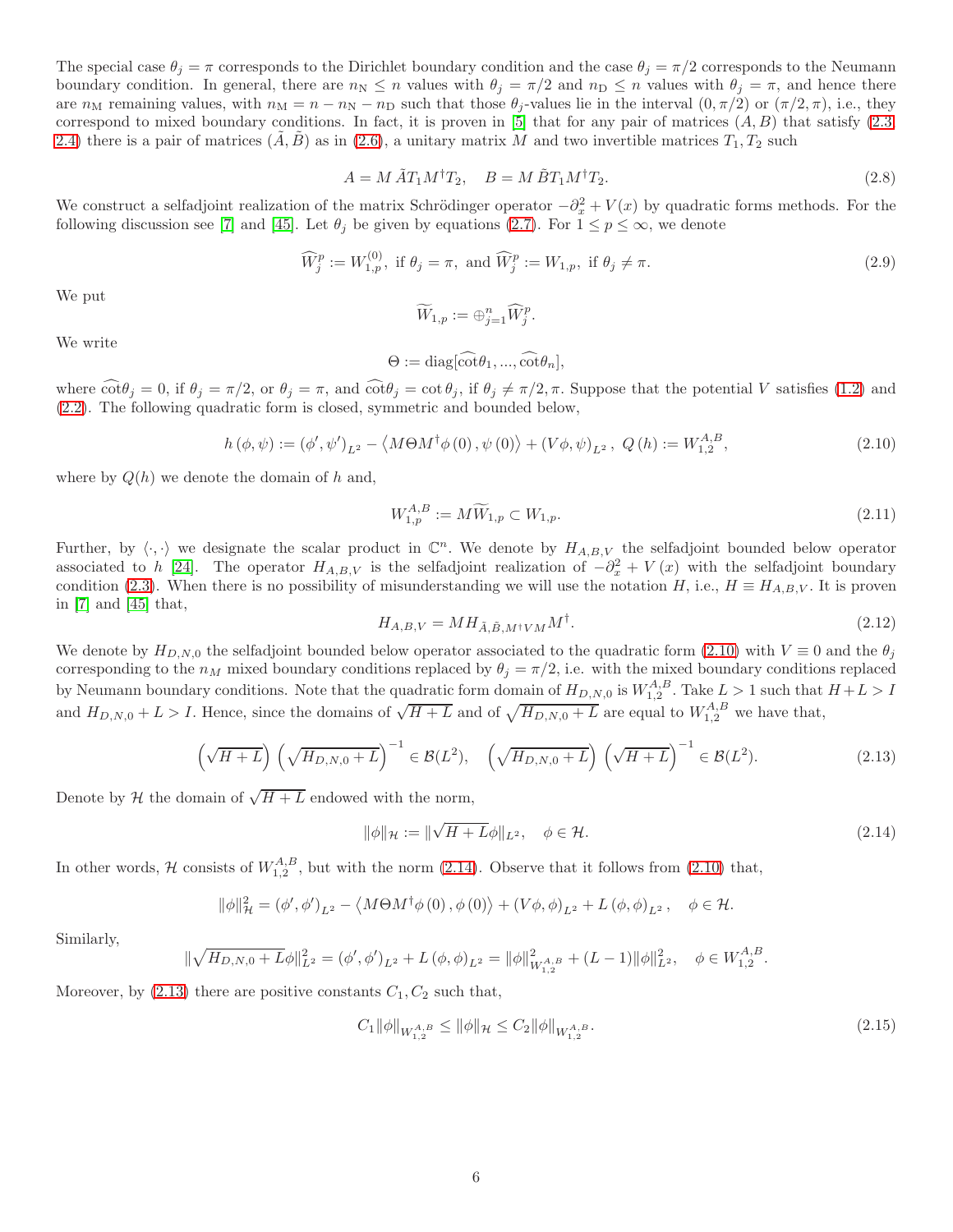### <span id="page-6-0"></span>2.2 The Jost and scattering matrices.

Below, in Propositions [2.1,](#page-6-1) [2.2](#page-6-2) and [2.3](#page-6-3) we state results in special solutions to the matrix Schrödinger equation that we use. The interested reader can consult the monographs, [12, 34, 35], and the references quoted there, for similar results in the scalar case.

We now introduce the special solutions for  $(2.1)$  that play a crucial role in our analysis. By  $[2]$ ,  $[3]$ ,  $[7]$  we have that:

<span id="page-6-1"></span>**Proposition 2.1.** Suppose that the potential V satisfies [\(2.2\)](#page-4-8). For each fixed  $k \in \overline{C^+}\setminus\{0\}$  there exists a unique  $n \times n$ matrix-valued Jost solution  $f(k, x)$  to equation [\(2.1\)](#page-4-9) satisfying the asymptotic condition

$$
f(k,x) = e^{ikx} (I + o(1)), \quad f'(k,x) = e^{ikx} [ik I + o(1)], \qquad x \to +\infty.
$$
 (2.16)

For each  $k \in \overline{C^+} \setminus \{0\}$ , the quantity  $f(k, x)$  and its x-derivative  $f'(k, x)$  are continuous in  $x \in [0, +\infty)$ . Moreover, for any fixed  $x \in [0, \infty)$ ,  $f (k, x)$  and  $f'(k, x)$  are analytic in  $k \in \mathbb{C}^+$  and continuous in  $k \in \overline{\mathbb{C}^+} \setminus \{0\}$ .

Note that [\[2\]](#page-17-1) proves a result that is slightly different from the one given in Proposition [2.1,](#page-6-1) because they use Jost solutions analytic in  $\mathbb{C}^-$ . Furthermore, [\[2\]](#page-17-1) considers potentials such that  $x^{1+\delta}V(x)$  is integrable for  $\delta \geq 0$ , but they obtain a sharper error bound that depends on  $\delta$ . Proposition [2.1,](#page-6-1) as we state it above, for Jost solutions analytic in  $\mathbb{C}^+$ , and for potentials that satisfy  $(2.2)$  is given in [3], [\[7\]](#page-18-9).

Given the boundary matrices A and B satisfying  $(2.4)-(2.5)$  $(2.4)-(2.5)$ , from the Jost solution we construct the Jost matrix  $J(k)$ , which is a  $n \times n$  matrix-valued function of k,

<span id="page-6-6"></span>
$$
J(k) = f(-k^*, 0)^{\dagger} B - f'(-k^*, 0)^{\dagger} A, \quad k \in \overline{\mathbb{C}^+},
$$
\n(2.17)

where the asterisk denotes complex conjugation. The following proposition is proven in [\[2\]](#page-17-1), [3], [\[7\]](#page-18-9), and [\[20\]](#page-18-1).

<span id="page-6-2"></span>**Proposition 2.2.** Suppose that the potential V satisfies [\(1.2\)](#page-0-1) and [\(2.2\)](#page-4-8). Then, the Jost matrix  $J(k)$  is analytic for  $k \in \mathbb{C}^+$ , continuous for  $k \in \overline{\mathbb{C}^+} \setminus \{0\}$  and invertible for  $k \in \mathbb{R} \setminus \{0\}$ . If furthermore, the potential satisfies [\(1.3\)](#page-0-2), then, the Jost matrix is continuos for  $k \in \overline{\mathbb{C}^+}$ .

Note that [\[2\]](#page-17-1) states a result in the case of Dirichlet boundary condition that is slightly different from the one given in Proposition [2.2,](#page-6-2) because they use Jost solutions analytic in  $\mathbb{C}^-$ , moreover, they always assume that  $xV(x)$  is integrable. Proposition [2.2](#page-6-2) as we state it, for Jost solutions analytic in  $\mathbb{C}^+$ , and for general boundary condition is given in [3], [\[7\]](#page-18-9), and [\[20\]](#page-18-1). In [\[20\]](#page-18-1) it is always assumed that [\(1.3\)](#page-0-2) holds.

For  $x \geq 0$ , let  $K(x, y)$  be defined as

$$
K(x, y) = (2\pi)^{-1} \int_{-\infty}^{\infty} [f(k, x) - e^{ikx} I] e^{-iky} dk.
$$

Let us define the functions

$$
\sigma(x) = \int_x^{\infty} |V(y)| dy, \quad \sigma_1(x) = \int_x^{\infty} y |V(y)| dy, \quad x \ge 0.
$$

We observe that for potentials satisfying [\(1.3\)](#page-0-2), both  $\sigma(0)$  and  $\sigma_1(0)$  are finite, and moreover,

$$
\int_0^\infty \sigma(x) \, dx = \sigma_1(0) < \infty.
$$

The following proposition is given in [\[2\]](#page-17-1).

<span id="page-6-3"></span>**Proposition 2.3.** Suppose that the potential V satisfies [\(1.2\)](#page-0-1) and [\(1.3\)](#page-0-2). Then, the matrix  $K(x, y)$  is continuous in  $(x, y)$ in the region  $0 \leq x \leq y$ , and is related to the potential via

$$
K(x, x^{+}) = \frac{1}{2} \int_{x}^{\infty} V(z) dz, \quad x \in [0, +\infty).
$$

The Jost solution  $f(k, x)$  has the representation

<span id="page-6-5"></span><span id="page-6-4"></span>
$$
f(k,x) = e^{ikx}I + \int_{x}^{\infty} e^{iky} K(x,y) dy.
$$
 (2.18)

The matrix  $K(x, y)$  satisfies,

$$
K(x, y) = 0, \ y < x, x, y \in [0, \infty),
$$
\n
$$
|K(x, y)| \le \frac{1}{2} e^{\sigma_1(x)} \sigma\left(\frac{x + y}{2}\right), \ x, y \in [0, \infty), \tag{2.19}
$$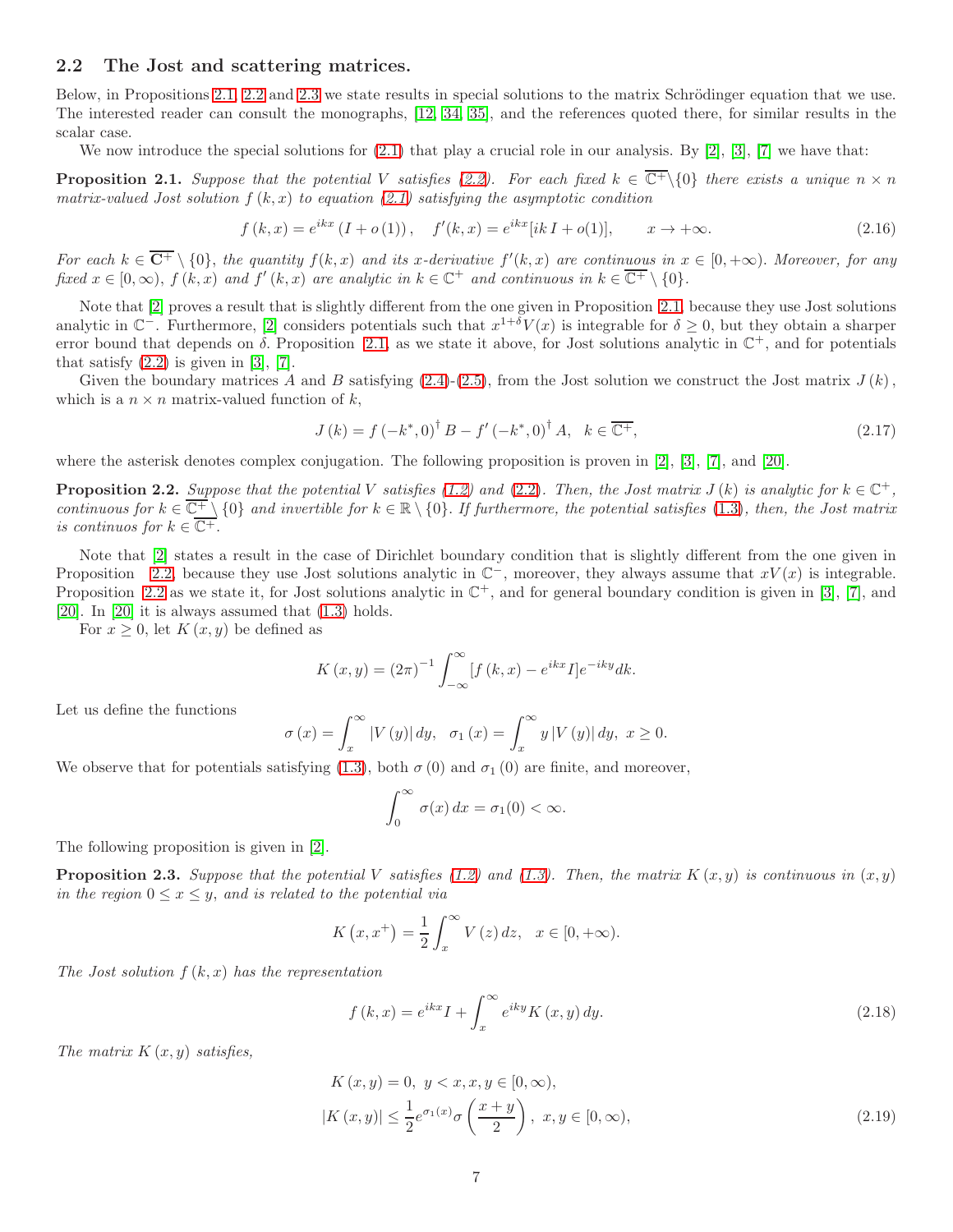$$
\partial_x^i \partial_y^j K(x, y) = 0, \ y < x, x, y \in [0, \infty),
$$
\n
$$
\left| \partial_x^i \partial_y^j K(x, y) \right| \le \frac{1}{4} \left| V\left(\frac{x + y}{2}\right) \right| + \frac{1}{2} e^{\sigma_1(x)} \sigma\left(\frac{x + y}{2}\right) \sigma(x), \ 0 < x < y, \ i + j = 1. \tag{2.20}
$$

Note that [\[2\]](#page-17-1) states the result in a slightly different form from the one in Proposition [2.3,](#page-6-3) because they use Jost solutions analytic in  $\mathbb{C}^-$ .

We observe that the Jost matrix  $J(k)$  can be expressed in terms of K as

<span id="page-7-4"></span>
$$
J(k)^{\dagger} = B^{\dagger} + ikA^{\dagger} + A^{\dagger}K(0,0) + \int_{0}^{\infty} e^{-ikz} (B^{\dagger}K(0,z) - A^{\dagger}K_{x}(0,z)) dz, \ k \in \mathbb{R}.
$$
 (2.21)

From the Jost matrix  $J(k)$  we construct the scattering matrix  $S(k)$ , which is a  $n \times n$  matrix-valued function of k given by

<span id="page-7-3"></span><span id="page-7-0"></span>
$$
S(k) = -J(-k) J(k)^{-1}, \ k \in \mathbb{R}.
$$
 (2.22)

In the exceptional case where  $J(0)$  is not invertible the scattering matrix is defined by [\(2.22\)](#page-7-0) only for  $k \neq 0$ . However, it is proven in [3] that for potentials satisfying [\(1.2\)](#page-0-1) and [\(1.3\)](#page-0-2) the limit  $S(0) := \lim_{k\to 0} S(k)$  exists in the exceptional case and, moreover, a formula for  $S(0)$  is given. Actually, the low-energy analysis of [3] plays a crucial role in the proof of Theorem [2.5.](#page-9-0) Further, it is proven in [3] that the relation

<span id="page-7-2"></span>
$$
S(-k) = S(k)^{\dagger} = S(k)^{-1}, \ k \in \mathbb{R}, \tag{2.23}
$$

holds. In particular, the scattering matrix  $S(k)$  is unitary for  $k \in \mathbb{R}$  and

<span id="page-7-5"></span>
$$
S(-k) = -\left(J(k)^{\dagger}\right)^{-1} \left(J(-k)\right)^{\dagger}.
$$
\n(2.24)

In terms of the Jost solution  $f(k, x)$  and the scattering matrix  $S(k)$  we construct the physical solution [5]

<span id="page-7-1"></span>
$$
\Psi(k, x) = f(-k, x) + f(k, x) S(k), k \in \mathbb{R}.
$$
\n(2.25)

For the definition of the physical solution in the scalar case the reader can consult [12, 34, 35]. Observe that [\[2\]](#page-17-1) gives a definition of the physical solution in the case with Dirichlet boundary condition that is different from [\(2.25\)](#page-7-1). Recall that they use Jost solutions analytic in  $\mathbb{C}^-$ . Observe that by [\(2.18\)](#page-6-4), [\(2.19\)](#page-6-5) and the unitarity of  $S(k)$  we have

<span id="page-7-8"></span>
$$
|\Psi(k,x)| \le C. \tag{2.26}
$$

The physical solution  $\Psi$  is the basis to construct the generalized Fourier maps for the absolutely continuous subspace of H. We observe that in the case when  $V = 0$ ,  $f (k, x) = e^{ikx} I$  and then, it follows from [\(2.17\)](#page-6-6) and [\(2.22\)](#page-7-0) that

$$
J_0(k) = B - ikA, \quad J_0^{-1}(k) = (B - ikA)^{-1}, \tag{2.27}
$$

$$
S_0(k) = -(B + ikA)(B - ikA)^{-1},
$$
\n(2.28)

where the zero index refers to the zero potential. In the diagonal form  $\tilde{A}$  and  $\tilde{B}$  given by [\(2.6\)](#page-4-7), the Jost and the scattering matrices take the form

$$
\tilde{J}_0(k) = \tilde{B} - ik\tilde{A} = \text{diag}\left[\cos\theta_1 + ik\sin\theta_1, \dots, \cos\theta_{n_M} + ik\sin\theta_{n_M}, -I_{n_D}, ikI_{n_N}\right],\tag{2.29}
$$

<span id="page-7-7"></span>
$$
\tilde{J}_0^{-1}(k) = \text{diag}\left[ (\cos \theta_1 + ik \sin \theta_1)^{-1}, \dots, (\cos \theta_{n_M} + ik \sin \theta_{n_M})^{-1}, -I_{n_D}, (ik)^{-1} I_{n_N} \right],\tag{2.30}
$$

<span id="page-7-9"></span>
$$
\tilde{S}_0(k) = -\tilde{J}_0(-k)\tilde{J}_0(k)^{-1} = \text{diag}\left[\frac{-\cos\theta_1 + ik\sin\theta_1}{\cos\theta_1 + ik\sin\theta_1}, \dots, \frac{-\cos\theta_{n_M} + ik\sin\theta_{n_M}}{\cos\theta_{n_M} + ik\sin\theta_{n_M}}, -I_{n_D}, I_{n_N}\right].
$$
\n(2.31)

Furthermore,  $J_0(k)^{-1}$  is related to the corresponding  $\tilde{J}_0^{-1}(k)$  by the relation ([5])

<span id="page-7-6"></span>
$$
J_0(k)^{-1} = T_2^{-1}MT_1^{-1}\tilde{J}_0^{-1}(k)M^{\dagger},\tag{2.32}
$$

where  $M$  is a unitary matrix and  $T_1, T_2$  are invertible. Similarly,

<span id="page-7-10"></span>
$$
S_0(k) = M \tilde{S}_0(k) M^{\dagger}.
$$
\n
$$
(2.33)
$$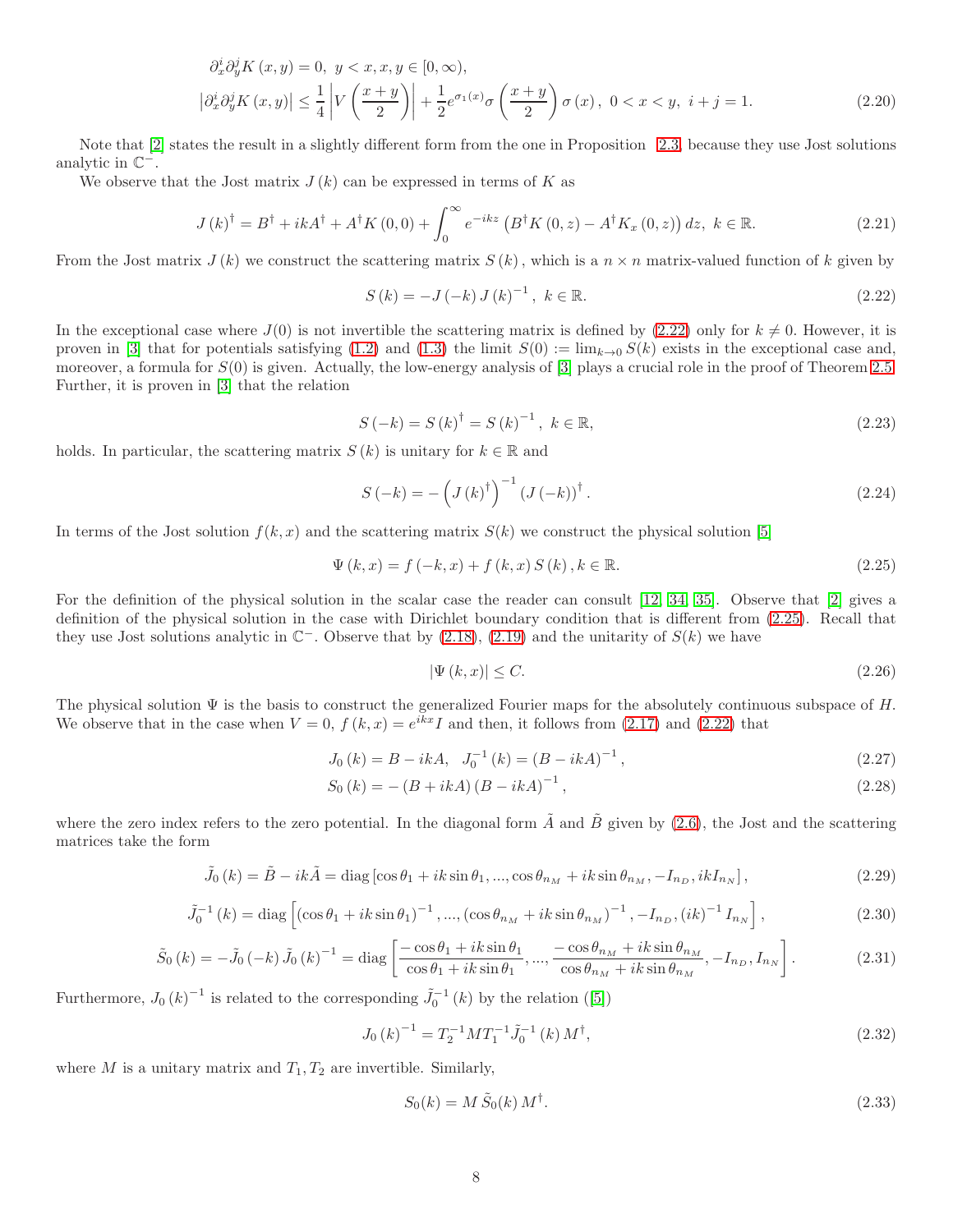### <span id="page-8-1"></span>2.3 Generalized Fourier transforms.

We now turn to the definition of the generalized Fourier transforms [\[7\]](#page-18-9) and [\[45\]](#page-19-4). Using the physical solution  $\Psi$  we define

$$
\left(\mathbf{F}^{\pm}\psi\right)(k) = \sqrt{\frac{1}{2\pi}} \int_0^{\infty} \left(\Psi\left(\mp k, x\right)\right)^{\dagger} \psi\left(x\right) dx,
$$

for  $\psi \in L^2 \cap L^1$ . For any Borel set O let  $E(O)$  be the spectral projector of H for O. Then, ([\[7,](#page-18-9) [45\]](#page-19-4))

<span id="page-8-4"></span>
$$
\|\mathbf{F}^{\pm}\psi\|_{L^{2}} = \|E(\mathbb{R}^{+})\psi\|_{L^{2}}.
$$
\n(2.34)

Thus,  $\mathbf{F}^{\pm}$  extend to bounded operators on  $L^2$  that we also denote by  $\mathbf{F}^{\pm}$ .

The following spectral result for  $H$  are proven in [\[7\]](#page-18-9), [\[45\]](#page-19-4).

**Proposition 2.4.** Suppose that the potential V satisfies  $(1.2)$  and  $(2.2)$ . Then, the Hamiltonian H has no positive bound states, and the negative spectrum of H consists of isolated bound states of multiplicity smaller or equal than n, that can accumulate only at zero. Furthermore, H has no singular continuous spectrum and its absolutely continuous spectrum is given by  $[0,\infty)$ . The generalized Fourier maps  $\mathbf{F}^{\pm}$  are partially isometric with initial subspace  $\mathcal{H}_{ac}(H)$  and final subspace  $L^2$ . Moreover, the adjoint operators are given by

$$
\left(\left(\mathbf{F}^{\pm}\right)^{\dagger}\varphi\right)(x) = \sqrt{\frac{1}{2\pi}} \int_0^{\infty} \Psi\left(\mp k, x\right) \varphi\left(k\right) dk,
$$

for  $\varphi \in L^2 \cap L^1$ . Furthermore,

<span id="page-8-3"></span>
$$
\mathbf{F}^{\pm}H\left(\mathbf{F}^{\pm}\right)^{\dagger}=\mathcal{M}\tag{2.35}
$$

where M is the operator of multiplication by  $k^2$ . If, in addition,  $V \in L_1^1$ , there is no bound state at  $k = 0$  and the number of bounded states of H is finite.

We observe that in particular [\(2.35\)](#page-8-3) implies that

<span id="page-8-5"></span>
$$
\mathbf{F}^{\pm}e^{-itH}\left(\mathbf{F}^{\pm}\right)^{\dagger}=e^{-it\mathcal{M}}.\tag{2.36}
$$

Note that by  $(2.34)$   $(\mathbf{F}^{\pm})^{\dagger} \mathbf{F}^{\pm}$  is the orthogonal projector onto  $\mathcal{H}_{ac}(H)$ . Since the singular continuous spectrum is absent we get

<span id="page-8-6"></span>
$$
\left(\mathbf{F}^{\pm}\right)^{\dagger}\mathbf{F}^{\pm} = P_{\rm c},\tag{2.37}
$$

with  $P_c$  the projector onto the continuous subspace of H. Therefore, from [\(2.36\)](#page-8-5) and [\(2.37\)](#page-8-6) it follows

<span id="page-8-7"></span>
$$
e^{-itH}P_c = \left(\mathbf{F}^{\pm}\right)^{\dagger}e^{-it\mathcal{M}}\mathbf{F}^{\pm}.
$$
\n(2.38)

Equation [\(2.38\)](#page-8-7) is the starting point for the proof of our main results.

From [\(2.38\)](#page-8-7) (with the negative sign), for  $\psi \in \mathcal{S}$  ( $\mathcal{S}$  denoting the Schwartz class) we have

$$
e^{-itH}P_c\psi = (2\pi)^{-1} \int_0^\infty \Psi(k,x) e^{-itk^2} \left( \int_0^\infty \left( \Psi(k,y) \right)^{\dagger} \psi(y) \, dy \right) dk.
$$

Using the definition [\(2.25\)](#page-7-1) of  $\Psi$ , and as by [\(2.23\)](#page-7-2)  $S(k) S^{\dagger}(k) = I$ ,  $S^{\dagger}(-k) = S(k)$ , for  $k \in \mathbb{R}$ , we get

<span id="page-8-0"></span>
$$
e^{-itH}P_c\psi = (2\pi)^{-1} \int_0^\infty \mathcal{T}(x,y)\,\psi(y)\,dy,\tag{2.39}
$$

where

<span id="page-8-8"></span>
$$
\mathcal{T}(x,y) = \int_{-\infty}^{\infty} e^{-itk^{2}} \left( f(-k,x) \left( f(-k,y) \right)^{\dagger} + f(k,x) S(k) \left( f(-k,y) \right)^{\dagger} \right) dk. \tag{2.40}
$$

### <span id="page-8-2"></span>2.4 The Fourier transform of  $S(k) - S_{\infty}$

We define below a set  $\kappa_j$ ,  $j = 1, ..., l$  of l distinct positive numbers related to the bound-state energies  $-\kappa_j^2$ ,  $j = 1, ..., l$ , and a set  $M_i$ ,  $j = 1, \ldots, l$  of constant  $n \times n$  matrices related to the normalization of matrix-valued bound-state eigenfunctions. These positive numbers and matrices where first introduced by [\[2\]](#page-17-1) in the case of Dirichlet boundary condition, and later by [\[20\]](#page-18-1) for general boundary condition (see also [\[6\]](#page-18-11), [\[7\]](#page-18-9)). As we mentioned in Proposition [2.2](#page-6-2) the Jost matrix  $J(k)$  is analytic for  $k \in \mathbb{C}^+$ , continuous for  $k \in \overline{\mathbb{C}^+}$  and invertible for  $k \in \mathbb{R} \setminus \{0\}$ . Further, it is proved in [\[2\]](#page-17-1) and [\[20\]](#page-18-1) (see also [\[6\]](#page-18-11), [\[7\]](#page-18-9)), that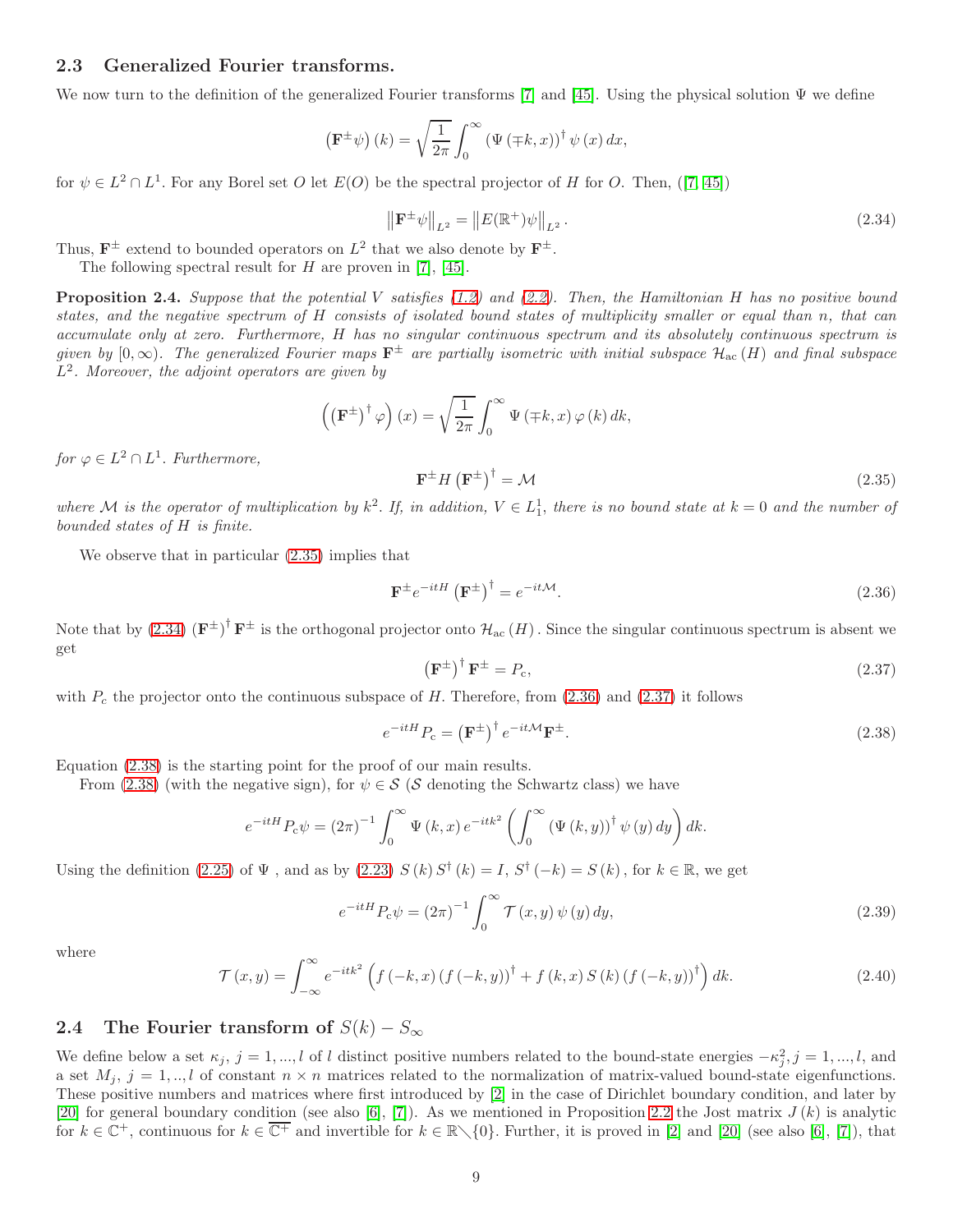the determinant  $\det[J(k)]$  is nonzero in  $\mathbb{C}^+$  except perhaps at a finite number of distinct k-values on the positive imaginary axis, that we denote by  $\kappa_j$ ,  $j = 1, ..., l$ . In the case that  $det[J(k)]$  has no zeros in  $\mathbb{C}^+$  we take  $l = 0$ . We use  $m_j$  to denote the multiplicity of the zero of det $[J(k)]$  at  $k = i\kappa_j$ ,  $j = 1,...,l$ . Each  $m_j$  satisfies  $1 \leq m_j \leq n, j = 1,...,l$ . The bound-state energies of the Schrödinger operator H are given by  $-\kappa_j^2$ , and they have multiplicity  $m_j$ ,  $j = 1, ..., l$ . Moreover, we denote by  $\text{Ker}[J(i\kappa_j)^{\dagger}]$  the kernel of the  $n \times n$  constant matrix  $J(i\kappa_j)^{\dagger}$ , and we designate by  $P_j$  the orthogonal projection matrix onto  $\text{Ker}[J(i\kappa_j)^{\dagger}], \text{ for } j = 1, \ldots, l.$ 

Let us define the constant  $n \times n$  matrices  $A_j$ ,  $B_j$ , and  $M_j$  as follows,

$$
A_j := \int_0^\infty dx \, f(i\kappa_j, x)^\dagger \, f(i\kappa_j, x), \qquad j = 1, \dots, l,
$$
  
\n
$$
B_j := (I - P_j) + P_j A_j \, P_j, \qquad j = 1, \dots, l,
$$
  
\n
$$
M_j := B_j^{-1/2} P_j, \qquad j = 1, \dots, l.
$$

The matrices  $B_j$ ,  $j = 1, ..., l$  are invertible. The normalized matrix-valued bound-state eigenfunctions are given by,

$$
\Psi_j(x) := f(i\kappa_j, x) M_j, \qquad j = 1, \dots, l.
$$

Let us denote by  $F_s$  the Fourier transform of  $(2\pi)^{-1/2}$   $(S(k) - S_{\infty})$ , that is

<span id="page-9-6"></span>
$$
F_s\left(y\right) = \frac{1}{2\pi} \int_{-\infty}^{\infty} \left[ S\left(k\right) - S_{\infty} \right] e^{iky} dk, \quad y \in \mathbb{R}.
$$
\n
$$
(2.41)
$$

where  $([5]),$ 

$$
S_{\infty} := \lim_{|k| \to \infty} S(k) = \lim_{|k| \to \infty} S_0(k) = M Z_0 M^{\dagger}, \qquad (2.42)
$$

 $Z_0 := \text{diag}[I_{n_M}, -I_{n_D}, I_{n_N}],$  (the numbers  $n_M$ ,  $n_D$ ,  $n_N$  are defined below [\(2.7\)](#page-4-1)) and M is the unitary matrix in [\(2.8\)](#page-5-5). Here we denote by  $I_m$  the  $m \times m$  identity matrix. We define

$$
F(y) := F_s(y) + \sum_{j=1}^{l} M_j^2 e^{-\kappa_j y}, \ \ y \in \mathbb{R}^+.
$$

In the case when  $l = 0$  we take  $F = F_s$ . It is proved in [\[2\]](#page-17-1), [\[6\]](#page-18-11) and [\[7\]](#page-18-9) that,

<span id="page-9-3"></span>
$$
F \in L^{1}(0,\infty) \cap L^{\infty}(0,\infty). \tag{2.43}
$$

Moreover, by [\[2\]](#page-17-1), [\[6\]](#page-18-11) and [\[7\]](#page-18-9), the function  $K(x, y)$  satisfies the Marchenko equation

<span id="page-9-2"></span>
$$
K(x, y) + F(x + y) + \int_{x}^{\infty} K(x, t) F(t + y) dt = 0, 0 \le x < y.
$$
\n(2.44)

We now prove the following result concerning  $F_s$ .

<span id="page-9-0"></span>**Theorem 2.5.** Suppose that the potential V satisfies  $(1.2)$  and  $(1.3)$ . Then,

<span id="page-9-1"></span>
$$
F_s \in L^1\left(\mathbb{R}\right). \tag{2.45}
$$

Remark 2.6. We observe that this result is known in the case of the Dirichlet boundary condition (see Theorem 5.6.2 on page 137 of [\[2\]](#page-17-1)). In what follows, we aim to extend [\(2.45\)](#page-9-1) to the case of the most general boundary condition [\(2.3\)](#page-4-4).

In order to prove Theorem [2.5,](#page-9-0) we prepare some results. We begin by proving the following adaptation of Lemma 5.6.2 on page 132 of [\[2\]](#page-17-1) to our settings:

<span id="page-9-5"></span>**Proposition 2.7.** Suppose that the  $n \times n$  matrix  $P_0$  satisfies  $P_0 J^{\dagger}(0) = 0$ . Then, the matrix  $k^{-1} P_0 J (k)^{\dagger}$  fulfills

<span id="page-9-4"></span>
$$
k^{-1}P_0 J (k)^{\dagger} = \mathcal{F}P_0 G + i P_0 A^{\dagger}, \qquad (2.46)
$$

where  $G(t) \in L^1(\mathbb{R})$  and it is equal to zero for  $t > 0$ .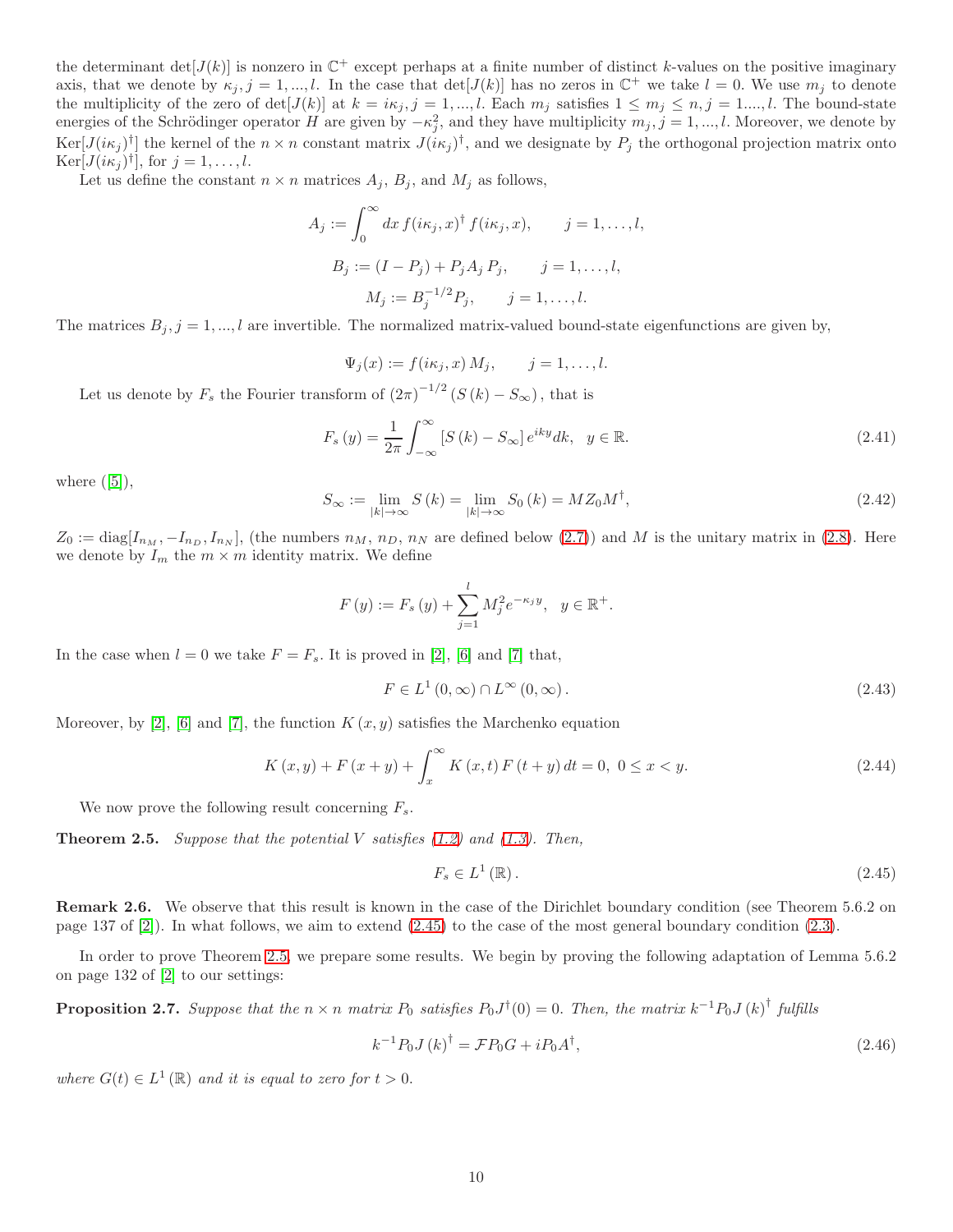*Proof.* Integrating the Marchenko equation [\(2.44\)](#page-9-2) on  $(z, \infty)$ , with  $z \geq x \geq 0$ , we have

<span id="page-10-0"></span>
$$
\int_{z}^{\infty} K(x, y) dy + \int_{z+x}^{\infty} F(y) dy + \int_{x}^{\infty} K(x, t) \int_{z+t}^{\infty} F(y) dy dt = 0.
$$
 (2.47)

Evaluating in  $x = 0$  we get

<span id="page-10-1"></span>
$$
K_{1}(z) + \int_{z}^{\infty} F(y) dy + \int_{0}^{\infty} K(0, t) \left( \int_{z+t}^{\infty} F(y) dy \right) dt = 0,
$$
\n(2.48)

where we denote

$$
K_1(z) = \int_z^{\infty} K(0, y) dy.
$$

Moreover, differentiating [\(2.47\)](#page-10-0) with respect to x (this is possible due to [\(2.19\)](#page-6-5), [\(2.20\)](#page-7-3) and [\(2.43\)](#page-9-3)) and taking  $x = 0$  we have

<span id="page-10-2"></span>
$$
K_{2}(z) - F(z) - K(0,0) \int_{z}^{\infty} F(y) dy + \int_{0}^{\infty} K_{x}(0,t) \int_{z+t}^{\infty} F(y) dy dt = 0,
$$
\n(2.49)

with

$$
K_2(z) = \int_z^{\infty} K_x(0, y) dy.
$$

Note that  $K_1$  and  $K_2$  are well-defined due to [\(2.19\)](#page-6-5) and [\(2.20\)](#page-7-3). Observe that  $K'_1(t) = -K(0, t)$  and  $K'_2(t) = -K_x(0, t)$ . Then, integrating by parts in the last integral in the left-hand side of [\(2.48\)](#page-10-1) and [\(2.49\)](#page-10-2) we get,

<span id="page-10-3"></span>
$$
K_{1}(z) + (I + K_{1}(0)) \int_{z}^{\infty} F(y) dy - \int_{0}^{\infty} K_{1}(t) F(z + t) dt = 0,
$$
\n(2.50)

<span id="page-10-4"></span>
$$
K_2(z) - F(z) - (K(0,0) - K_2(0)) \int_z^{\infty} F(y) dy - \int_0^{\infty} K_2(t) F(z+t) dt = 0.
$$
 (2.51)

Multiplying from the left [\(2.50\)](#page-10-3) by  $B^{\dagger}$  and [\(2.51\)](#page-10-4) by  $A^{\dagger}$  and considering the difference between the resulting equations we get

$$
B^{\dagger}K_{1}(z) - A^{\dagger}K_{2}(z) + (B^{\dagger}(I + K_{1}(0)) + A^{\dagger}(K(0,0) - K_{2}(0))) \int_{z}^{\infty} F(y) dy
$$
  
= 
$$
-A^{\dagger}F(z) + B^{\dagger} \int_{0}^{\infty} K_{1}(t) F(z+t) dt - A^{\dagger} \int_{0}^{\infty} K_{2}(t) F(z+t) dt.
$$
 (2.52)

From the representation [\(2.21\)](#page-7-4) for  $J(k)^{\dagger}$  we see that

<span id="page-10-6"></span>
$$
J(0)^{\dagger} = B^{\dagger} (I + K_1(0)) + A^{\dagger} (K(0,0) - K_2(0)).
$$
\n(2.53)

By  $(2.44)$  we get

<span id="page-10-7"></span><span id="page-10-5"></span>
$$
F(z) = -K(0, z) - \int_0^\infty K(0, t) F(z + t) dt.
$$
\n(2.54)

Hence, from  $(2.52)$ , via  $(2.53)$  and  $(2.54)$ , we deduce

$$
B^{\dagger} K_{1}(z) - A^{\dagger} K_{2}(z) + J(0)^{\dagger} \int_{z}^{\infty} F(y) dy
$$
  
=  $A^{\dagger} K(0, z) + \int_{0}^{\infty} (A^{\dagger} K(0, t) + B^{\dagger} K_{1}(t) - A^{\dagger} K_{2}(t)) F(z + t) dt.$ 

Letting act  $P_0$  from the left on the last equation and using that by assumption  $P_0J^{\dagger}(0) = 0$  we get

<span id="page-10-8"></span>
$$
\mathcal{K}(z) = \int_0^\infty \mathcal{K}(t) F(z+t) dt + P_0 \left( A^\dagger K(0, z) + \int_0^\infty A^\dagger K(0, t) F(z+t) dt \right), \tag{2.55}
$$

where we denote

$$
\mathcal{K}(z) = P_0 \left( B^{\dagger} K_1 \left( z \right) - A^{\dagger} K_2 \left( z \right) \right).
$$

From the estimates [\(2.19\)](#page-6-5), [\(2.20\)](#page-7-3) for K it follows that  $K(0, z) \in L^1(0, \infty) \cap L^{\infty}(0, \infty)$  and  $K_1, K_2 \in L^{\infty}(0, \infty)$ . In particular,

<span id="page-10-9"></span>
$$
\mathcal{K} \in L^{\infty}(0,\infty). \tag{2.56}
$$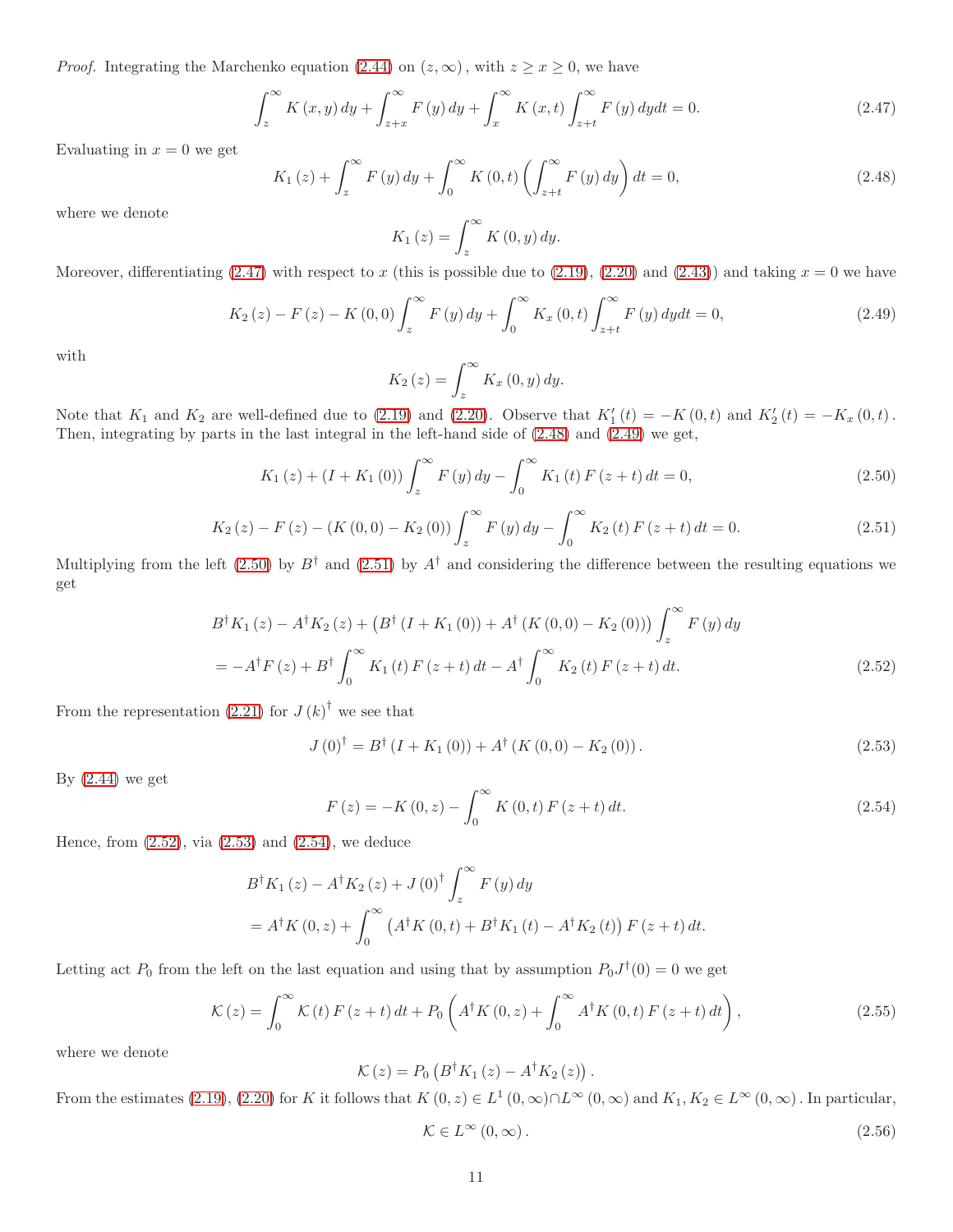Let us prove that  $\mathcal{K} \in L^1(0,\infty)$ . We proceed similarly to the proof of Lemma 3.3.2 on page 72 of [\[2\]](#page-17-1). Since  $K(0,z) \in$  $L^1(0,\infty) \cap L^{\infty}(0,\infty)$  and by  $(2.43)$   $F \in L^1(0,\infty)$ , we see that the second term in the right-hand side of  $(2.55)$  belongs to  $L^1(0,\infty) \cap L^\infty(0,\infty)$ . Moreover, by the density of the Schwartz class S in  $L^1(0,\infty)$ , we can find  $\tilde{F} \in S$  such that

<span id="page-11-0"></span>
$$
\left\| F - \tilde{F} \right\|_{L^{1}(0,\infty)} < 1. \tag{2.57}
$$

Then, we write [\(2.55\)](#page-10-8) as

<span id="page-11-1"></span>
$$
\mathcal{K}(z) + \int_0^\infty \mathcal{K}(t) F_1(z+t) dt = g(z), \qquad (2.58)
$$

where  $F_1 = \tilde{F} - F$  and  $g \in L^1(0, \infty) \cap L^{\infty}(0, \infty)$ . Here we used that by  $(2.56)$  and  $\tilde{F} \in \mathcal{S}$ ,

$$
\left\| \int_0^\infty \mathcal{K}(t) \tilde{F}(z+t) dt \right\|_{L^1} + \left\| \int_0^\infty \mathcal{K}(t) \tilde{F}(z+t) dt \right\|_{L^\infty} \leq C \left\| \mathcal{K} \right\|_{L^\infty} \int_z^\infty (1+t) \left| \tilde{F}(t) \right| dt \leq C.
$$

By [\(2.57\)](#page-11-0)  $||F_1||_{L^1} < 1$ . Then, by the method of successive approximations we see that there is a unique solution  $\mathcal{K}_1 \in L^1 \cap L^{\infty}$ to equation [\(2.58\)](#page-11-1). Since K satisfies [\(2.56\)](#page-10-9) and (2.58), we prove that  $\mathcal{K} \equiv \mathcal{K}_1$ . Therefore,  $\mathcal{K} \in L^1(0, \infty)$ . Let

<span id="page-11-2"></span>
$$
\hat{\mathcal{K}}(k) = \int_0^\infty e^{-ikz} \mathcal{K}(z) dz.
$$
\n(2.59)

Integrating by parts in the last integral we get

$$
\hat{K}(k) = \frac{1}{ik} P_0 \left( \left( B^{\dagger} K_1(0) - A^{\dagger} K_2(0) \right) - \int_0^{\infty} e^{-ikz} \left( B^{\dagger} K(0, z) - A^{\dagger} K_x(0, z) \right) dz \right).
$$

Then, by using [\(2.21\)](#page-7-4) and [\(2.53\)](#page-10-6), since  $P_0J(0)^{\dagger} = 0$  we get

<span id="page-11-3"></span>
$$
\hat{K}(k) = \frac{1}{ik} P_0 \left( J(0)^{\dagger} - J(k)^{\dagger} \right) + P_0 A^{\dagger} = -\frac{1}{ik} P_0 J(k)^{\dagger} + P_0 A^{\dagger}.
$$
\n(2.60)

Denoting  $G(t) := \mathcal{K}(-t), t < 0$  and  $G(t) = 0, t > 0$ , we obtain [\(2.46\)](#page-9-4) from [\(2.59\)](#page-11-2) and [\(2.60\)](#page-11-3). This completes the proof. ■

In order to present our next result, we need the sharp small energy behaviour of  $J(k)$ , obtained in [3]. We have

<span id="page-11-4"></span>
$$
J(k) = \mathcal{G}P_2^{-1} \begin{bmatrix} k\mathcal{A}_1 + o(k) & k\mathcal{B}_1\mathcal{A}_1 + o(k) \\ k\mathcal{C}_1 + o(k) & \mathcal{D}_0 + o(1) \end{bmatrix} P_1 \mathcal{G}^{-1},
$$
\n(2.61)

where the matrices  $A_1, D_0, G, P_1, P_2$  are invertible. Let us introduce the notation

$$
\alpha := \mathcal{G}P_2^{-1} \text{ and } \beta := P_1\mathcal{G}^{-1}.
$$

Then, it follows from [\(2.61\)](#page-11-4) that

$$
J(0) = \alpha \begin{bmatrix} 0 & 0 \\ 0 & \mathcal{D}_0 \end{bmatrix} \beta
$$

$$
J(0)^{\dagger} = \beta^{\dagger} \begin{bmatrix} 0 & 0 \\ 0 & \mathcal{D}_0^{\dagger} \end{bmatrix} \alpha^{\dagger}.
$$

and

We let

<span id="page-11-6"></span><span id="page-11-5"></span>
$$
P_0 = \beta^{\dagger} \begin{bmatrix} I & 0 \\ 0 & 0 \end{bmatrix} (\beta^{\dagger})^{-1}.
$$
 (2.63)

 $(2.62)$ 

Since  $P_0 J(0)^\dagger = 0$ ,  $P_0$  satisfies the assumptions of Proposition [2.7.](#page-9-5) We observe that  $P_0^\dagger$  is a projection onto the null space of  $J(0)$ . Using this operator  $P_0$  we define

<span id="page-11-8"></span>
$$
D(k) = \left(I - P_0 + \frac{1}{ik}P_0\right)J(k)^{\dagger}.
$$
\n(2.64)

Let us show that this matrix is non-singular. We prove the following:

**Proposition 2.8.** For all  $k \in \mathbb{R}$  we have

<span id="page-11-7"></span>
$$
\det D(k) \neq 0. \tag{2.65}
$$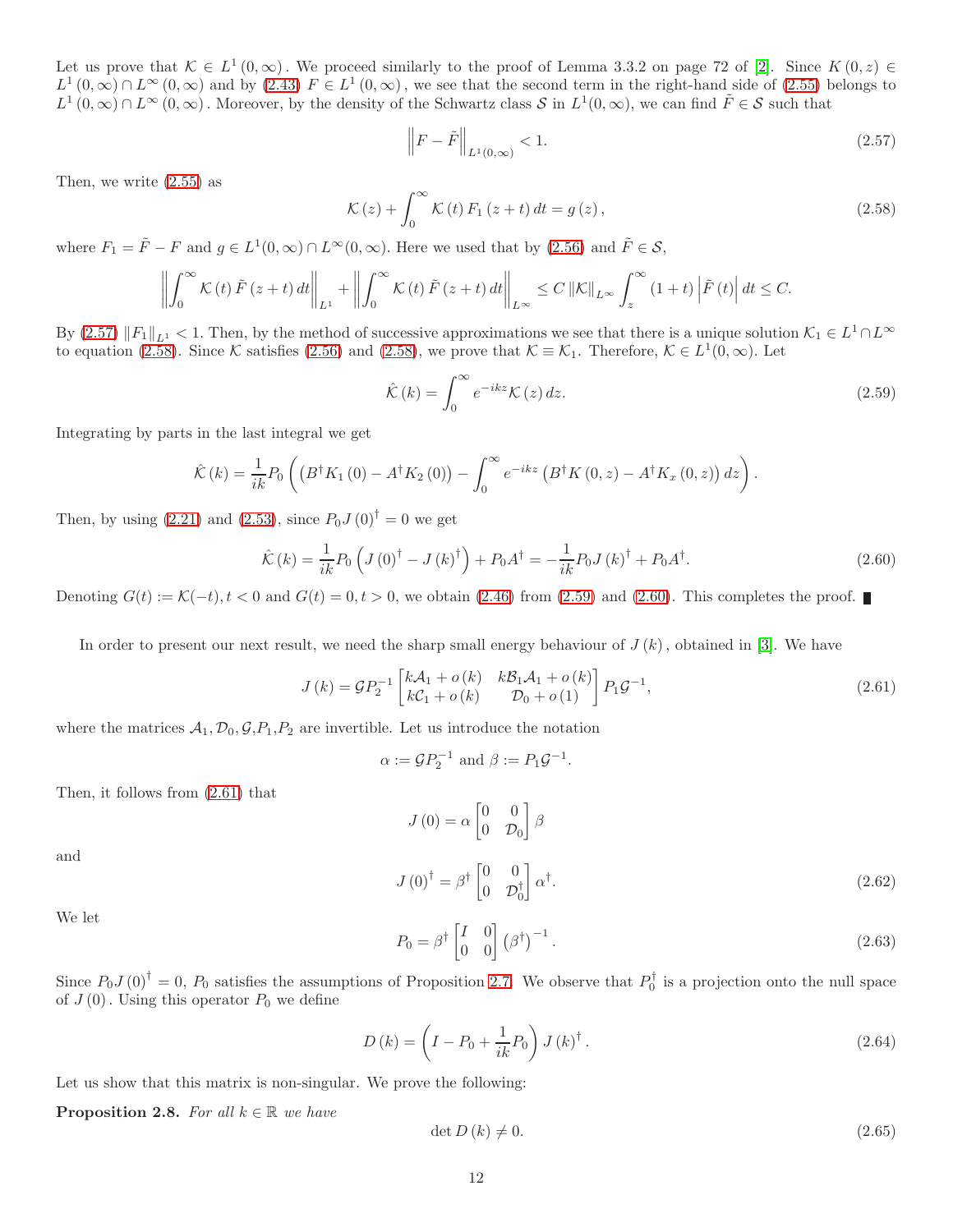*Proof.* Since  $P_0^2 = P_0$ , the equation  $(I - P_0 + \frac{1}{ik}P_0)\psi = 0$ , for  $k \neq 0$ , implies that both  $(I - P_0)\psi = 0$  and  $P_0\psi = 0$  are satisfied. It follows that det  $(I - P_0 + \frac{1}{ik}P_0) \neq 0$ , for  $k \neq 0$ . Moreover, using Proposition [2.2](#page-6-2) we have

<span id="page-12-2"></span>
$$
\det D(k) = \det \left( I - P_0 + \frac{1}{ik} P_0 \right) \det J(k)^\dagger \neq 0,
$$
\n(2.66)

for  $k \neq 0$ . Thus, we need to consider  $D(0)$ . Using [\(2.61\)](#page-11-4) and [\(2.63\)](#page-11-5) we see that

$$
\frac{1}{ik}P_0J(k)^{\dagger} = \beta^{\dagger} \begin{bmatrix} i^{-1}\mathcal{A}_1^{\dagger} + o(1) & i^{-1}\mathcal{C}_1^{\dagger} + o(1) \\ 0 & 0 \end{bmatrix} \alpha^{\dagger}.
$$

Then,

<span id="page-12-0"></span>
$$
\lim_{k \to 0} \frac{1}{ik} P_0 J\left(k\right)^\dagger = \beta^\dagger \begin{bmatrix} i^{-1} \mathcal{A}_1^\dagger & i^{-1} \mathcal{C}_1^\dagger \\ 0 & 0 \end{bmatrix} \alpha^\dagger. \tag{2.67}
$$

Moreover, from [\(2.62\)](#page-11-6) we calculate

<span id="page-12-1"></span>
$$
\lim_{k \to 0} \left( I - P_0 \right) J \left( k \right)^\dagger = \left( I - P_0 \right) J \left( 0 \right)^\dagger = \beta^\dagger \begin{bmatrix} 0 & 0 \\ 0 & \mathcal{D}_0^\dagger \end{bmatrix} \alpha^\dagger. \tag{2.68}
$$

Therefore, by  $(2.67)$ ,  $(2.68)$  we get

$$
D(0) = \lim_{k \to 0} \left( I - P_0 + \frac{1}{ik} P_0 \right) J(k)^\dagger = \beta^\dagger \begin{bmatrix} i^{-1} \mathcal{A}_1^\dagger & i^{-1} \mathcal{C}_1^\dagger \\ 0 & \mathcal{D}_0^\dagger \end{bmatrix} \alpha^\dagger.
$$

Hence,

$$
\det D(0) = \det (\alpha^{\dagger}) \det (\beta^{\dagger}) \det (i^{-1}A_1^{\dagger}) \det \mathcal{D}_0^{\dagger}.
$$

Since  $\alpha, \beta, \mathcal{A}_1, \mathcal{D}_0$  are invertible, we show that

 $\det D(0) \neq 0.$ 

This relation together with  $(2.66)$  imply  $(2.65)$ .

We prepare the following remark. We denote by  $f * g$  the convolution of f and g,

$$
(f * g)(x) := \int_{\mathbb{R}} f(x - y) g(y) dy.
$$

<span id="page-12-3"></span>**Remark 2.9.** Suppose that  $f, g \in L^1(\mathbb{R})$ . Then, since for  $f, g \in L^1(\mathbb{R})$ ,  $(\mathcal{F}f)(\mathcal{F}g) = \mathcal{F}(f * g)$ , and  $f * g \in L^1(\mathbb{R})$ , we have that  $(\mathcal{F}f)(\mathcal{F}g) \in \mathcal{F}(L^1(\mathbb{R}))$ . That is to say,  $\mathcal{F}(L^1(\mathbb{R}))$  is closed under products.

We also need the Wiener-Lévy theorem (see  $6.1.8$  on page  $262$  of  $[41]$ ):

**Proposition 2.10** (Wiener-Lévy theorem). Suppose that  $f \in \mathcal{F}(L^1(\mathbb{R}))$ . Let F be an analytic function on an open set of  $\mathbb C$  which contains the range of f. Then  $F \circ f \in \mathcal{F}(L^1(\mathbb R))$ .

In fact, what we actually use is the following corollary of the Wiener-Lévy theorem:

<span id="page-12-5"></span>**Corollary 2.11.** Suppose that  $f \in \mathcal{F}(L^1(\mathbb{R}))$ . Given  $l \in \mathbb{C}$ , if  $f(x) \neq l$ , for all  $x \in \mathbb{R}$ , then  $\frac{f}{f-l} \in \mathcal{F}(L^1(\mathbb{R}))$ .

*Proof.* In the Wiener-Lévy theorem take  $F(z) = (z - l)^{-1}$ . Then,  $(f - l)^{-1} \in \mathcal{F}(L^1(\mathbb{R}))$  and by Remark [2.9](#page-12-3)  $f(f - l)^{-1} \in$  $\mathcal{F}\left(L^{1}\left(\mathbb{R}\right)\right)$ .

Finally, we present a local Wiener theorem (see Theorem 229 on page 290 of [\[16\]](#page-18-19)):

<span id="page-12-4"></span>**Proposition 2.12.** Suppose that  $f, g \in \mathcal{F}(L^1(\mathbb{R}))$ , that  $g(x) \neq 0$ , for all  $x \in \mathbb{R}$ , and that  $f(x) = 0$ , for  $|x| > \lambda > 0$ . Then, f  $\frac{J}{g} \in \mathcal{F}\left(L^1(\mathbb{R})\right).$ 

We have now all the necessary ingredients to prove  $(2.45)$ .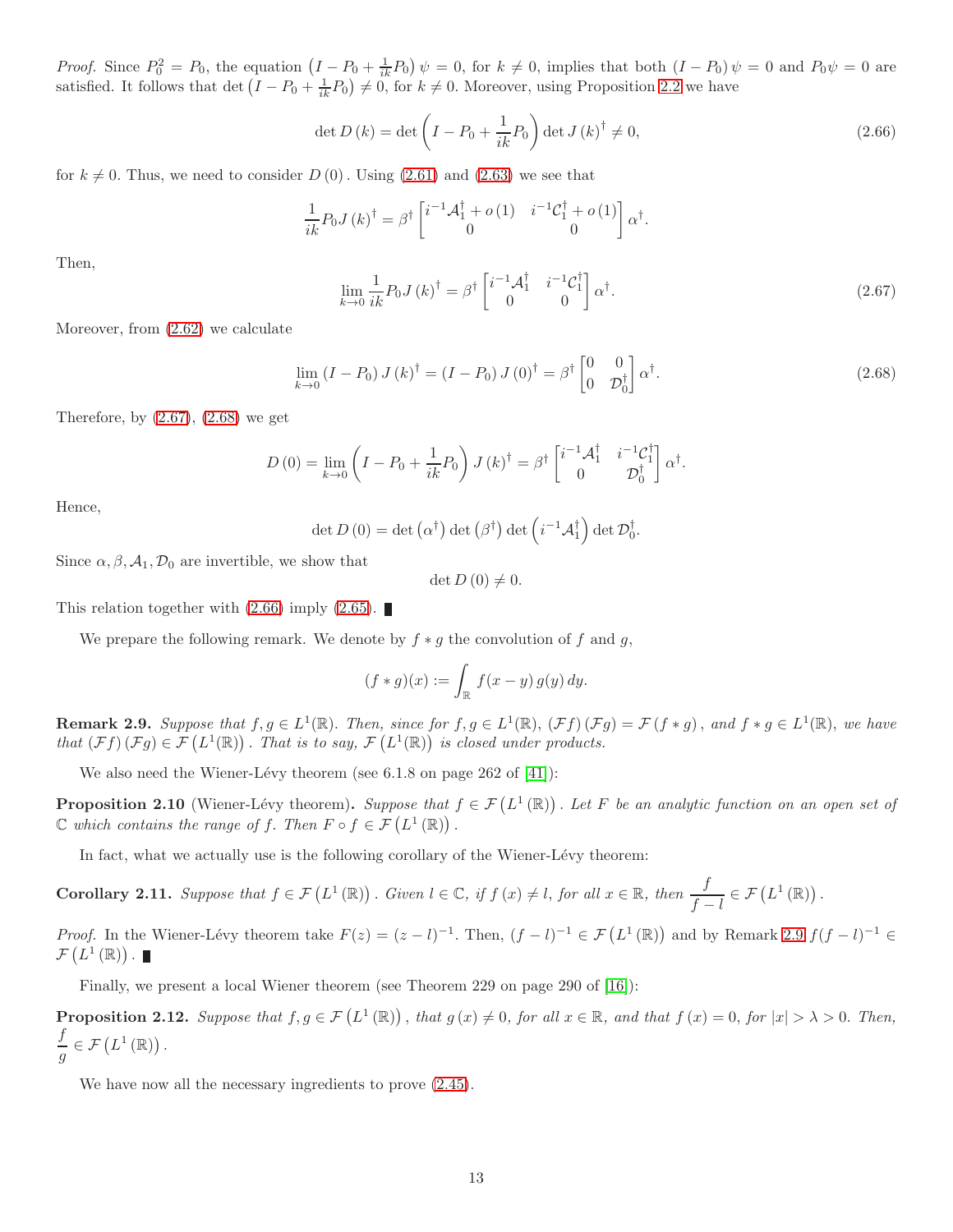*Proof of Theorem [2.5.](#page-9-0)* We depart from the definition [\(2.22\)](#page-7-0) of the scattering matrix  $S(k)$ . Let  $\chi \in C^{\infty}(\mathbb{R})$ ,  $0 \leq \chi \leq 1$ , be such that  $\chi(k) = 1$ , for  $|k| \leq 1$  and  $\chi(k) = 0$ , for  $|k| \geq 2$ . For  $a > 0$ , we set  $\chi_a(k) := \chi\left(\frac{k}{a}\right)$ ,  $k \in \mathbb{R}$ . We consider  $S(-k)$ . Using [\(2.24\)](#page-7-5) we decompose

<span id="page-13-5"></span><span id="page-13-2"></span>
$$
S(-k) - S_{\infty}^{\dagger} = S_1(k) + S_2(k), \qquad (2.69)
$$

where

$$
S_{1}(k) := -\chi_{a}(k) \left( \left( J(k)^{\dagger} \right)^{-1} \chi_{2a}(k) J(-k)^{\dagger} + S_{\infty}^{\dagger} \right), \tag{2.70}
$$

$$
S_2(k) := -\left(1 - \chi_a(k)\right) \left( \left(J(k)^\dagger\right)^{-1} J\left(-k\right)^\dagger + S_\infty^\dagger \right). \tag{2.71}
$$

Using [\(2.64\)](#page-11-8) we write

$$
S_{1}(k) = -\chi_{a}(k) \left( (D(k))^{-1} \left( I - P_{0} + \frac{1}{ik} P_{0} \right) \left( I - P_{0} - \frac{1}{ik} P_{0} \right)^{-1} \chi_{2a}(k) D(-k) + S_{\infty}^{\dagger} \right)
$$
  
=  $-\chi_{a}(k) \left( (D(k))^{-1} (I - 2P_{0}) \chi_{2a}(k) D(-k) + S_{\infty}^{\dagger} \right).$ 

Observe that

<span id="page-13-1"></span>
$$
\mathcal{F}^{-1}\chi_a, \mathcal{F}^{-1}\left(k\chi_a\left(k\right)\right) \in L^1 \cap L^2, \ a > 0. \tag{2.72}
$$

Moreover by Remark [2.9](#page-12-3) we see that  $\mathcal{F}(L^1(\mathbb{R}))$  is closed by products. Therefore, it follows from [\(2.19\)](#page-6-5), [\(2.20\)](#page-7-3) and [\(2.21\)](#page-7-4) that

<span id="page-13-0"></span>
$$
\chi_a(k) J(k)^\dagger \in \mathcal{F}\left(L^1(\mathbb{R})\right), \ a > 0. \tag{2.73}
$$

Hence, from Proposition [2.7](#page-9-5) we show that all the elements of the matrix  $\chi_{2a}(k) D(-k)$  belong to  $\mathcal{F}(L^1(\mathbb{R}))$ . On the other hand, all the entries of the matrix  $\chi_a(k) (D(k))^{-1}$  can be represented as

$$
\frac{\chi_{a}\left(k\right)L\left(k\right)}{\det D\left(k\right)},
$$

with  $L \in \mathcal{F}(L^1(\mathbb{R}))$ . Due to the cut-off function  $\chi_a$ , we express the last relation as

$$
\frac{\chi_{a}(k) L(k)}{\det D(k)} = \frac{\chi_{a}(k) L(k)}{\chi_{3a}(k) \det D(k) + (1 - \chi_{3a}(k)) G(k)},
$$

with any  $G \in \mathcal{F}(L^1(\mathbb{R}))$ ,  $G(k) \neq 0$ , for all  $k \in \mathbb{R}$  (for example, taking any non-vanishing function from the Schwartz class). By Proposition [2.7](#page-9-5) and  $(2.73)$ ,  $\chi_{3a}(k)$  det  $D(k) \in \mathcal{F}(L^1(\mathbb{R}))$ . By  $(2.65)$ , det  $D(k) \neq 0$ , for all  $k \in \mathbb{R}$ . Then, on the support of  $\chi_{3a}$ , the function  $\chi_{3a} (k)$  det  $D(k)$  has a definite sign. We take G with a definite sign such that  $\chi_{3a} (k)$  det  $D(k)$  +  $(1 - \chi_{3a}(k)) G(k) \neq 0$ , for all  $k \in \mathbb{R}$ . Then, each element of the matrix  $\chi_a(k) (D(k))^{-1}$  is of the form  $\chi_a(k) \frac{f}{g}$ , with  $f, g \in \mathcal{F}\left(L^1(\mathbb{R})\right)$ , such that  $g(k) \neq 0$ , for all  $k \in \mathbb{R}$ , and  $f(k) = 0$ , for all  $|k| \geq 2a$ . By Proposition [2.12,](#page-12-4)  $\frac{f}{g} \in \mathcal{F}\left(L^1(\mathbb{R})\right)$ . Therefore, by [\(2.72\)](#page-13-1) we conclude that all the elements of  $\chi_a(k) (D(k))^{-1}$  belong to  $\mathcal{F}(L^1(\mathbb{R}))$ . Since also by (2.72), the entries of  $\chi_a(k) S^{\dagger}_{\infty}$  are functions in  $\mathcal{F}(L^1(\mathbb{R}))$ , we conclude that  $S_1(k)$  is a matrix which elements can be represented as Fourier transform of functions in  $L^1(\mathbb{R})$ . Next, we consider  $S_2(k)$ . We put  $a > 2$  in [\(2.71\)](#page-13-2). Using [\(2.21\)](#page-7-4) we have

$$
J(k)^{\dagger} = (B^{\dagger} + ikA^{\dagger}) \left( I + (B^{\dagger} + ikA^{\dagger})^{-1} \left( A^{\dagger} K(0,0) + G_1(k) \right) \right),
$$

where the elements of the matrix  $G_1$  belong to  $\mathcal{F}\left(L^1(\mathbb{R})\right)$ . By  $(2.32)$ 

<span id="page-13-4"></span><span id="page-13-3"></span>
$$
\left(B^{\dagger} + ikA^{\dagger}\right)^{-1} = M\left(\tilde{J}_0\left(k\right)^{\dagger}\right)^{-1}\left(T_1^{\dagger}\right)^{-1}M^{\dagger}\left(T_2^{\dagger}\right)^{-1},\tag{2.74}
$$

where  $\tilde{J}_0^{-1}(k)$  is given by the diagonal matrix [\(2.30\)](#page-7-7). Then, as by Proposition [2.2](#page-6-2)  $J(k)^\dagger$  is invertible for  $k \neq 0$ , we see that

$$
\det\left(I + \left(B^{\dagger} + ikA^{\dagger}\right)^{-1}\left(A^{\dagger}K\left(0,0\right) + G_1\left(k\right)\right)\right) \neq 0, \ k \in \mathbb{R}\backslash\{0\}.\tag{2.75}
$$

Therefore, using [\(2.28\)](#page-7-8) and [\(2.74\)](#page-13-3) we decompose

$$
-(1 - \chi_a(k)) \left(J(k)^{\dagger}\right)^{-1} J(-k)^{\dagger} = (1 - \chi_a(k)) \left(I + MJ_{\chi}(k) \left(T_1^{\dagger}\right)^{-1} M^{\dagger} \left(T_2^{\dagger}\right)^{-1} \left(A^{\dagger} K(0,0) + G_1(k)\right)\right)^{-1} \times S_0(k)^{\dagger} \left(I + MJ_{\chi}(-k) \left(T_1^{\dagger}\right)^{-1} M^{\dagger} \left(T_2^{\dagger}\right)^{-1} \left(A^{\dagger} K(0,0) + G_1(-k)\right)\right),
$$
(2.76)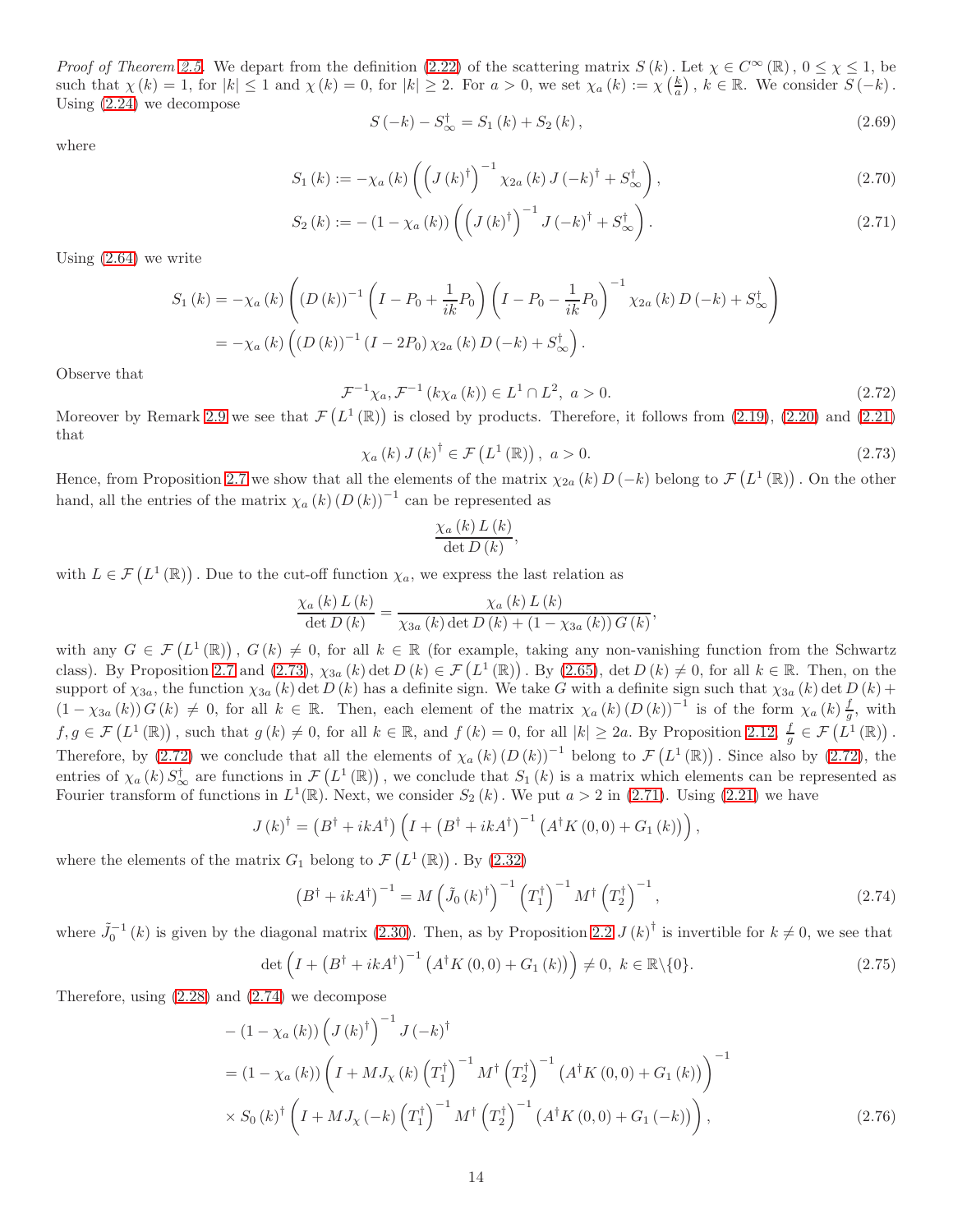with

$$
J_{\chi}(k) = \text{diag}\left[\left(\cos\theta_{1} - ik\sin\theta_{1}\right)^{-1}, \dots, \left(\cos\theta_{n_{M}} - ik\sin\theta_{n_{M}}\right)^{-1}, -I_{n_{D}}, -\left(ik\right)^{-1}\left(1 - \chi(k)\right)I_{n_{N}}\right],
$$

where we can introduce the functions  $1 - \chi(k)$  in the entries of  $(\tilde{J}_0(k)^{\dagger})^{-1}$  corresponding to the Neumann boundary conditions without modifying the equality thanks to the cut-off function  $1 - \chi_a(k)$  (we put  $a > 2$ ). We now observe that

<span id="page-14-0"></span>
$$
\mathcal{F}^{-1}\left(\cos\theta_j - ik\sin\theta_j\right)^{-1} \in L^1(\mathbb{R}), \ j = 1, ..., n_M,
$$
\n(2.77)

and

<span id="page-14-1"></span>
$$
\mathcal{F}^{-1}\left(\frac{1-\chi(k)}{k}\right) \in L^1(\mathbb{R}),\tag{2.78}
$$

where the first relation is due to the Jordan lemma and contour integration and the second one follows by integration by parts. Then, we show that the entries of  $MJ_{\chi}(k)\left(T_1^{\dagger}\right)^{-1}M^{\dagger}\left(T_2^{\dagger}\right)^{-1}G_1(k)$  belong to  $\mathcal{F}(L^1(\mathbb{R}))$ . Using [\(2.8\)](#page-5-5) we calculate

$$
MJ_{\chi}(k)\left(T_1^{\dagger}\right)^{-1}M^{\dagger}\left(T_2^{\dagger}\right)^{-1}A^{\dagger}K(0,0)=MJ_{\chi}(k)\tilde{A}M^{\dagger}K(0,0).
$$

Since

$$
J_{\chi}(k) \tilde{A} = \text{diag}\left[ (\cos \theta_1 - ik \sin \theta_1)^{-1}, ..., (\cos \theta_{n_M} - ik \sin \theta_{n_M})^{-1}, 0, - (ik)^{-1} (1 - \chi(k)) I_{n_N} \right],
$$

it also follows from [\(2.77\)](#page-14-0) and [\(2.78\)](#page-14-1) that the elements of  $MJ_\chi\left(k\right)\left(T^\dagger_1\right)^{-1}M^\dagger\left(T^\dagger_2\right)^{-1}A^\dagger K\left(0,0\right)$  belong to  $\mathcal{F}\left(L^1\left(\mathbb{R}\right)\right)$  . Thus, we can write

$$
I + MJ_{\chi}(k)\left(T_1^{\dagger}\right)^{-1}M^{\dagger}\left(T_2^{\dagger}\right)^{-1}\left(A^{\dagger}K(0,0) + G_1(k)\right) = I + G_2(k),
$$

where the elements of  $G_2$  are in  $\mathcal{F}\left(L^1(\mathbb{R})\right)$ . Then, from [\(2.76\)](#page-13-4) we get

<span id="page-14-5"></span>
$$
- (1 - \chi_a(k)) \left( J(k)^\dagger \right)^{-1} J(-k)^\dagger = (1 - \chi_a(k)) (I + G_2(k))^{-1} S_0(k)^\dagger (I + G_2(-k)). \tag{2.79}
$$

Since  $\mathcal{F}\left(L^1(\mathbb{R})\right)$  is closed by products, we write

<span id="page-14-2"></span>
$$
\det (I + G_2(k)) = 1 + g_2(k), \qquad (2.80)
$$

with  $g_2 \in \mathcal{F}(L^1(\mathbb{R}))$ . We observe that on the support of  $1 - \chi_a(k)$  we can represent

<span id="page-14-3"></span>
$$
1 + g_2(k) = 1 + (1 - \chi_{a/2}(k)) g_2(k).
$$
 (2.81)

By Riemann–Lebesgue lemma  $g_2(k) \to 0$ , as  $|k| \to \infty$ . Then, we can take  $a > 2$  sufficiently large in a way that  $1 +$  $(1 - \chi_{a/2}(k)) g_2(k) \neq 0$ , for all  $k \in \mathbb{R}$ . By  $(2.72) (1 - \chi_{a/2}) g_2 \in \mathcal{F}(L^1(\mathbb{R}))$ . Then, by Corollary [2.11](#page-12-5) we show that

<span id="page-14-4"></span>
$$
(1 + (1 - \chi_{a/2}(k)) g_2(k))^{-1} = 1 + g_3(k), \qquad (2.82)
$$

where  $g_3 \in \mathcal{F}\left(L^1(\mathbb{R})\right)$ . Hence, from  $(2.80)$ ,  $(2.81)$  and  $(2.82)$  it follows that

$$
\frac{1}{\det (I + G_2 (k))} = 1 + g_3 (k),
$$

for all  $|k| \ge a$ . Using the last expression in [\(2.79\)](#page-14-5) we get

<span id="page-14-6"></span>
$$
- (1 - \chi_a(k)) \left( J(k)^\dagger \right)^{-1} J(-k)^\dagger = (1 - \chi_a(k)) (I + G_3(k)) S_0(k)^\dagger (I + G_2(-k)), \tag{2.83}
$$

where the elements of  $G_3$  are in  $\mathcal{F}(L^1(\mathbb{R}))$ . From [\(2.31\)](#page-7-9), [\(2.33\)](#page-7-10), via [\(2.77\)](#page-14-0) and [\(2.78\)](#page-14-1) we show that all the elements of the matrix  $(1 - \chi_a(k)) \left( S_0(k)^{\dagger} - S_{\infty}^{\dagger} \right)$  belong to  $\mathcal{F}(L^1(\mathbb{R}))$ . Therefore, from [\(2.83\)](#page-14-6) we conclude that the entries of  $S_2(k)$  are in  $\mathcal{F}(L^1(\mathbb{R}))$ . Finally, from  $(2.69)$  we obtain  $(2.45)$ .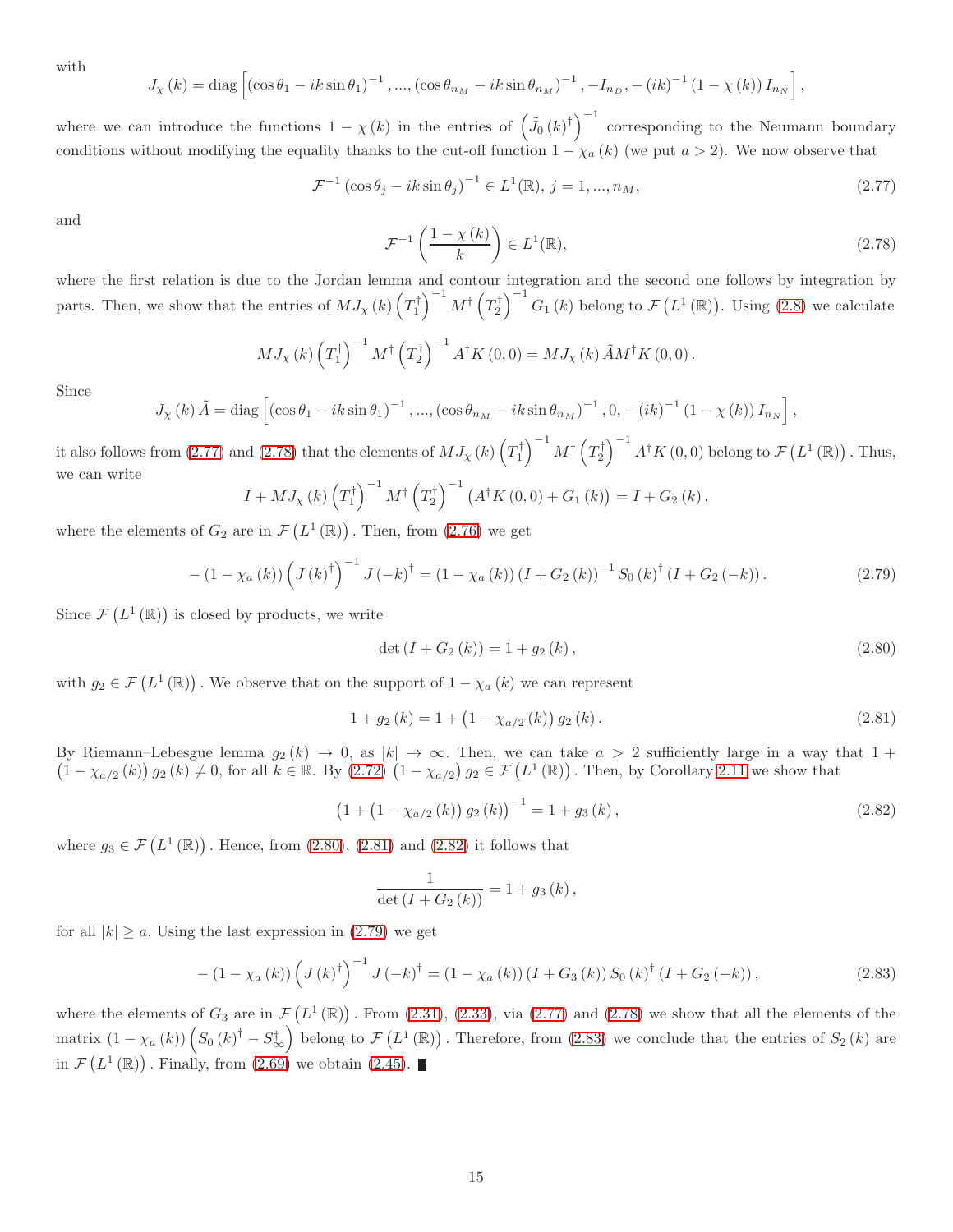## <span id="page-15-0"></span>3 The  $L^p - L^{p'}$  estimate for the matrix Schrödinger equation.

This section is devoted to the proof of the  $L^p - L^{p'}$  and Strichartz estimates for the matrix Schrödinger equation. We begin by proving the following  $L^1 - L^{\infty}$  estimate.

**Proposition 3.1.** Suppose that the potential V satisfies  $(1.2)$  and  $(1.3)$ . Then, the estimates

<span id="page-15-4"></span>
$$
\left\|e^{-itH}P_c\right\|_{\mathcal{B}(L^1, L^\infty)} \le \frac{C}{\sqrt{|t|}},\tag{3.1}
$$

and

<span id="page-15-5"></span>
$$
\left\|e^{-itH}P_c\right\|_{\mathcal{B}(W_{1,1}, W_{1,\infty})} \le \frac{C}{\sqrt{|t|}},\tag{3.2}
$$

are true for all  $t \in \mathbb{R} \setminus \{0\}.$ 

*Proof.* We depart from the spectral representation [\(2.39,](#page-8-0)[2.40\)](#page-8-8) for  $e^{-itH}P_c$ . We decompose  $\mathcal{T}(x, y)$  as follows

<span id="page-15-3"></span>
$$
\mathcal{T}(x, y) = \sum_{j=0}^{5} \mathcal{T}_j(x, y),
$$
\n(3.3)

with

$$
\mathcal{T}_0 := \int_{-\infty}^{\infty} e^{-itk^2} e^{-ik(x-y)} dk + S_{\infty} \int_{-\infty}^{\infty} e^{-itk^2} e^{ik(x+y)} dk,
$$
  

$$
\mathcal{T}_1 := \int_{-\infty}^{\infty} e^{-itk^2} \left( e^{-ikx} d\left(-k, y\right)^{\dagger} + e^{-iky} d\left(k, x\right) \right) dk
$$

$$
+ \int_{-\infty}^{\infty} e^{-itk^2} \left( e^{-ikx} S_{\infty} d\left(k, y\right)^{\dagger} + e^{-iky} d\left(-k, x\right) S_{\infty} \right) dk,
$$
  

$$
\mathcal{T}_2 := \int_{-\infty}^{\infty} e^{-itk^2} \left( d\left(-k, x\right) d\left(-k, y\right)^{\dagger} + d\left(k, x\right) S_{\infty} d\left(-k, y\right)^{\dagger} \right) dk,
$$
  

$$
\mathcal{T}_3 := \int_{-\infty}^{\infty} e^{-itk^2} e^{ik(x+y)} T\left(k\right) dk,
$$
  

$$
\mathcal{T}_4 := \int_{-\infty}^{\infty} e^{-itk^2} \left( e^{ikx} T\left(k\right) d\left(-k, y\right)^{\dagger} + e^{iky} d\left(k, x\right) T\left(k\right) \right) dk,
$$
  

$$
\mathcal{T}_5 := \int_{-\infty}^{\infty} e^{-itk^2} d\left(k, x\right) T\left(k\right) d\left(-k, y\right)^{\dagger} dk,
$$

where we denote,

$$
d(k, x) := f(k, x) - e^{ikx}, \tag{3.4}
$$

and

$$
T(k) := S(k) - S_{\infty}.
$$
\n
$$
(3.5)
$$

Recall that,

<span id="page-15-1"></span>
$$
\frac{1}{2\pi} \int_{-\infty}^{\infty} e^{-itk^2} e^{-ikz} dk = \frac{e^{iz^2/4t}}{\sqrt{4\pi it}},
$$
\n(3.6)

with the Fourier transform understood in the sense of distributions. Using  $(3.6)$  we have that

<span id="page-15-2"></span>
$$
\mathcal{T}_0 = \sqrt{\frac{\pi}{it}} \left( e^{i(x-y)^2/4t} + e^{i(x+y)^2/4t} S_\infty \right).
$$
\n(3.7)

We observe that  $\mathcal{T}_0 + \mathcal{T}_3$  corresponds to the free evolution  $V \equiv 0$ . Moreover, if in the diagonal representation [\(2.6\)](#page-4-7) there are only Dirichlet and Neumann boundary conditions, and  $V \equiv 0$  it follows from [\(2.28\)](#page-7-8) that  $T \equiv 0$  and then,  $\mathcal{T}_3 \equiv 0$  in this case. By  $(2.19)$ , for fixed  $x \ge 0$ ,  $K(x, \cdot) \in L^2(x, \infty)$ . Then, using  $(2.18)$  we get

$$
d(k,x) = \int_{-\infty}^{\infty} e^{ikz} K(x,z) dz,
$$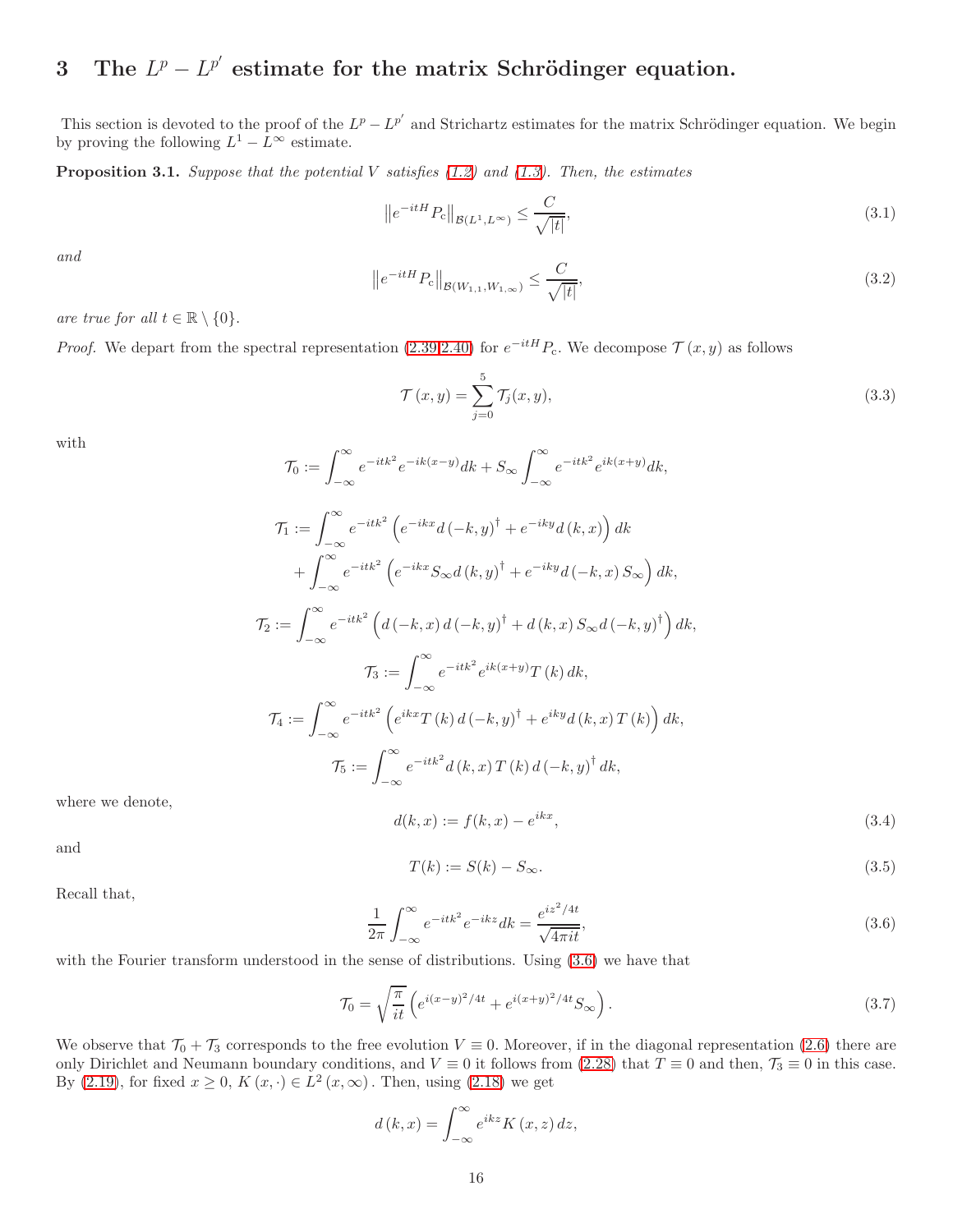(recall that  $K(x, z) = 0$ , for  $z < x$ ). Hence, by the convolution theorem for the Fourier transform and [\(3.6\)](#page-15-1) we obtain

$$
\mathcal{T}_{1} = \frac{(2\pi)}{\sqrt{4\pi it}} \left( \int_{y}^{\infty} e^{i(x-z)^{2}/4t} K(y,z)^{\dagger} dz + \int_{x}^{\infty} e^{i(y-z)^{2}/4t} K(x,z) dz + \int_{x}^{\infty} e^{i(y+z)^{2}/4t} K(x,z) S_{\infty} dz + \int_{y}^{\infty} e^{i(x+z)^{2}/4t} S_{\infty} K(y,z)^{\dagger} dz \right).
$$
\n(3.8)

Hence, from [\(2.19\)](#page-6-5) it follows that

<span id="page-16-7"></span><span id="page-16-0"></span>
$$
|\mathcal{T}_1| \le C \frac{1}{\sqrt{|t|}}.\tag{3.9}
$$

Moreover, differentiating [\(3.8\)](#page-16-0) with respect to x, noting that  $\partial_x e^{i(x \pm z)^2/4t} = \pm \partial_z e^{i(x \pm z)^2/4t}$  and using [\(2.19\)](#page-6-5), [\(2.20\)](#page-7-3), we prove that

<span id="page-16-8"></span>
$$
|\partial_x \mathcal{T}_1| \le C \frac{1}{\sqrt{|t|}}.\tag{3.10}
$$

Next, we consider  $\mathcal{T}_2$ . By Parseval's identity and the convolution theorem, via  $(3.6)$  we get

$$
\mathcal{T}_2 = \frac{2\pi}{\sqrt{4\pi i t}} \left( \int_{-\infty}^{\infty} e^{iz_1^2/4t} K(x, -z_2) K(y, z_1 - z_2)^{\dagger} dz_2 dz_1 + \int_{-\infty}^{\infty} e^{iz_1^2/4t} K(x, z_2) S_{\infty} K(y, z_1 - z_2)^{\dagger} dz_2 dz_1 \right).
$$

Then, by  $(2.19)$  and  $(2.20)$  we get

<span id="page-16-9"></span>
$$
\left|\partial_x^j \mathcal{T}_2\right| \le C \frac{1}{\sqrt{|t|}}, \quad j = 0, 1. \tag{3.11}
$$

Next, we consider  $\mathcal{T}_3$ . By the convolution theorem we have

<span id="page-16-3"></span>
$$
\mathcal{T}_3 = \frac{2\pi}{\sqrt{4\pi i t}} \int_{-\infty}^{\infty} e^{i(x+y-z)^2/4t} F_s(z) dz,
$$
\n(3.12)

where  $F_s$  is given by [\(2.41\)](#page-9-6). Further, by [\(2.45\)](#page-9-1) we prove that

<span id="page-16-1"></span>
$$
|\mathcal{T}_3| \le C \frac{1}{\sqrt{|t|}}.\tag{3.13}
$$

Denote by  $\mathcal{I}_3$  the integral operator from  $L^1(\mathbb{R}^+)$  into  $L^\infty(\mathbb{R}^+)$  with integral kernel  $\mathcal{T}_3(x, y)$ ,

<span id="page-16-2"></span>
$$
(\mathcal{I}_3 \phi)(x) := \int_0^\infty \mathcal{T}_3(x, y) \phi(y) dy.
$$
 (3.14)

By [\(3.13\)](#page-16-1)

<span id="page-16-4"></span>
$$
\| \mathcal{I}_3 \phi \|_{L^\infty} \le C \frac{1}{\sqrt{|t|}} \| \phi \|_{L^1}.
$$
\n(3.15)

Moreover, derivating the right-hand side of [\(3.14\)](#page-16-2), using [\(3.12\)](#page-16-3), noting that  $\partial_x e^{i(x+y-z)^2/4t} = \partial_y e^{i(x+y-z)^2/4t}$ , integrating by parts in  $y$  and using  $(2.45)$ , by Sobolev embedding theorem we show that

<span id="page-16-5"></span>
$$
\|\partial_x \mathcal{I}_3 \phi\|_{L^\infty} \le C \frac{1}{\sqrt{|t|}} \left( |\phi(0)| + ||\phi'||_{L^1} \right) \le C \frac{1}{\sqrt{|t|}} \|\phi\|_{W_{1,1}}.
$$
\n(3.16)

Further, by [\(3.15\)](#page-16-4) and [\(3.16\)](#page-16-5),

<span id="page-16-10"></span><span id="page-16-6"></span>
$$
\|\mathcal{I}_3\|_{\mathcal{B}(W_{1,1}, W_{1,\infty})} \le C \frac{1}{\sqrt{|t|}}.
$$
\n(3.17)

Next, we turn to  $\mathcal{T}_4$ . By the convolution theorem

$$
\mathcal{T}_{4} = \frac{2\pi}{\sqrt{4\pi i t}} \int_{-\infty}^{\infty} e^{i(x-z)^{2}/4t} \int_{-\infty}^{\infty} F_{s}(z-z_{1}) K(y, -z_{1})^{\dagger} dz_{1} dz \n+ \frac{2\pi}{\sqrt{4\pi i t}} \int_{-\infty}^{\infty} e^{i(y-z)^{2}/4t} \int_{-\infty}^{\infty} K(x, -z_{1}) F_{s}(z-z_{1}) dz_{1} dz.
$$
\n(3.18)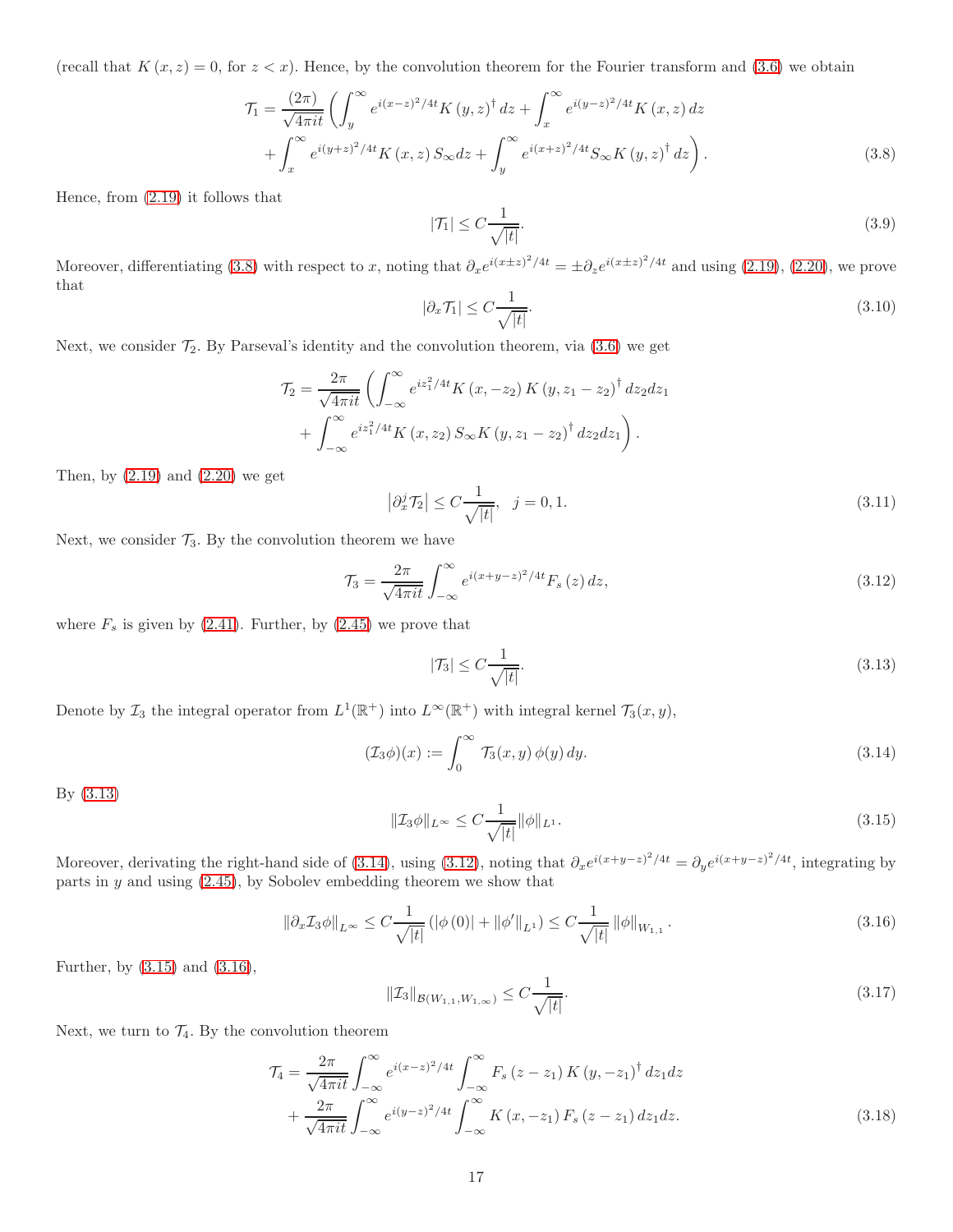Then, using  $(2.19)$  and  $(2.45)$  we prove that

<span id="page-17-2"></span>
$$
|\mathcal{T}_4| \le C \frac{1}{\sqrt{|t|}}.\tag{3.19}
$$

Moreover, differentiating [\(3.18\)](#page-16-6) with respect to x, noting that the following identities are true  $\partial_x e^{i(x-z)^2/4t} = -\partial_z e^{i(x-z)^2/4t}$ and  $\partial_z F_s(z-z_1) = -\partial_{z_1} F_s(z-z_1)$ , integrating by parts first in z and then in  $z_1$  in order to make the derivative act on K, and using  $(2.19)$ ,  $(2.20)$  and  $(2.45)$  we show

<span id="page-17-3"></span>
$$
|\partial_x \mathcal{T}_4| \le C \frac{1}{\sqrt{|t|}}.\tag{3.20}
$$

Finally, we look to  $\mathcal{T}_5$ . Again, using Parseval's identity and the convolution theorem we calculate

$$
\mathcal{T}_5 = \frac{\left(2\pi\right)^2}{\sqrt{4\pi i t}} \int_{-\infty}^{\infty} e^{iz^2/4t} \int_{-\infty}^{\infty} K\left(x, -z_2\right) \left(\int_{-\infty}^{\infty} F_s\left(z - z_2 - z_1\right) K\left(y, -z_1\right)^{\dagger} dz_1\right) dz_2 dz.
$$

Then, using  $(2.19)$ ,  $(2.20)$  and  $(2.45)$  we show that

<span id="page-17-4"></span>
$$
\left|\partial_x^j \mathcal{T}_5\right| \le C \frac{1}{\sqrt{|t|}}, \quad j = 0, 1. \tag{3.21}
$$

By means of [\(3.7\)](#page-15-2) and the estimates [\(3.9,](#page-16-7) [3.10,](#page-16-8) [3.11,](#page-16-9) [3.15,](#page-16-4) [3.17,](#page-16-10) [3.19,](#page-17-2) [3.20,](#page-17-3) [3.21\)](#page-17-4) we deduce from [\(2.39,](#page-8-0) [2.40\)](#page-8-8), and [\(3.3\)](#page-15-3) that

$$
\left\|e^{-itH}P_{\rm c}\psi\right\|_{L^\infty}\leq \frac{C}{\sqrt{t}}\left\|\psi\right\|_{L^1}
$$

and, moreover,

$$
\left\|e^{-itH}P_{c}\psi\right\|_{W_{1,\infty}} \leq \frac{C}{\sqrt{t}}\left\|\psi\right\|_{W_{1,1}},
$$

for all  $t \neq 0$ .

Let us now prove the  $L^2 - L^2$  estimate for  $e^{-itH}P_c$ .

**Proposition 3.2.** Suppose that the potential V satisfies [\(1.2\)](#page-0-1) and [\(1.3\)](#page-0-2). Then, there is  $C > 0$ , such that

<span id="page-17-5"></span>
$$
\left\|e^{-itH}P_c\right\|_{\mathcal{B}(L^2)} \le 1,\tag{3.22}
$$

and

<span id="page-17-6"></span>
$$
\left\|e^{-itH}P_c\right\|_{\mathcal{B}\left(W^{A,B}_{1,2}\right)} \leq C,\tag{3.23}
$$

holds for all  $t \in \mathbb{R}$ .

*Proof.* Estimate [\(3.22\)](#page-17-5) is consequence of the unitarity of  $e^{-itH}$  in  $L^2$ . Further, by [\(2.14\)](#page-5-3) and since  $\sqrt{H+L}e^{-itH}P_c$  $e^{-itH}P_c\sqrt{H+L}$ , we have that,

$$
\left\|e^{-itH}P_c\right\|_{\mathcal{B}(\mathcal{H})} \le C. \tag{3.24}
$$

Then, using  $(2.15)$  we obtain  $(3.23)$ .

*Proof of Theorem [1.1.](#page-2-1)* The general estimate  $(1.6)$  is an interpolation (use the Riesz-Thorin theorem, see [\[38\]](#page-19-10)) between the estimates [\(3.1\)](#page-15-4) and [\(3.22\)](#page-17-5). Interpolating between estimates [\(3.2\)](#page-15-5) and [\(3.23\)](#page-17-6), we attain [\(1.7\)](#page-2-3).

*Proof of Theorem [1.2.](#page-2-0)* The Strichartz estimates are deduced from the  $L^p - L^{p'}$  estimates in Theorem [1.1.](#page-2-1) See the proof of Theorem 2.3.3 on page 33 of [\[11\]](#page-18-20) for further details.

### <span id="page-17-0"></span>References

- [1] R. A. Adams and J.J.F. Fournier, Sobolev Spaces. Second Edition, Pure and Applied Mathematics, (Amsterdam) 140, Elsevier/Academic Press, Amsterdam, 2003.
- <span id="page-17-1"></span>[2] Z. S. Agranovich and V. A. Marchenko, The inverse Problem of Scattering Theory. Translated from the Russian by B. D. Seckler Gordon and Breach Science Publishers, New York-London, 1963.
- [3] T. Aktosun, M. Klaus, and R. Weder, Small-energy analysis for the self-adjoint matrix Schrödinger operator on the half line, J. Math. Phys. 52, 102101 (2011).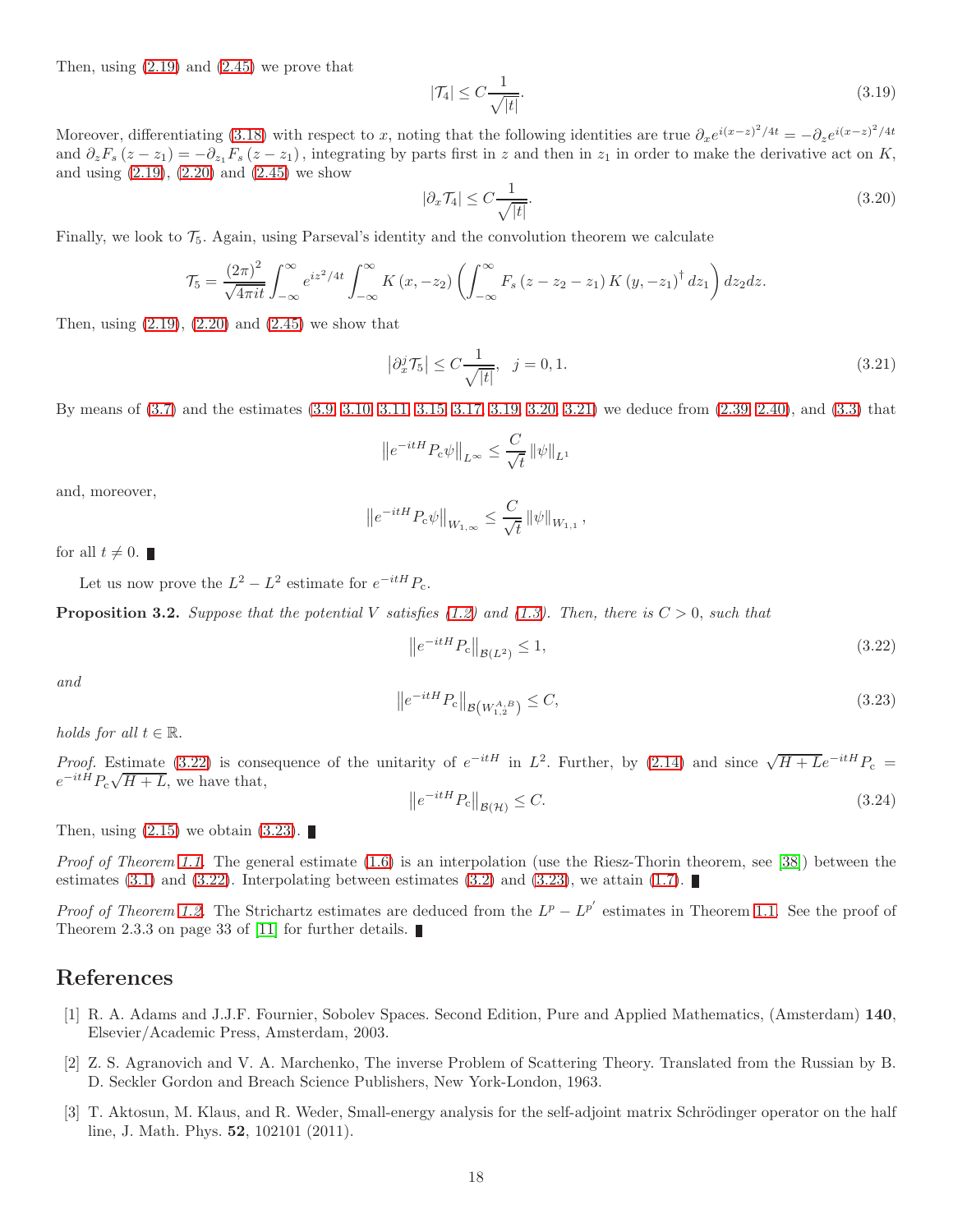- [4] T. Aktosun, M. Klaus, and R. Weder, Small-energy analysis for the self-adjoint matrix Schrödinger operator on the half line. II, J. Math. Phys. 55, 032103 (2014).
- <span id="page-18-11"></span>[5] T. Aktosun and R. Weder, High-energy analysis and Levinson's theorem for the self-adjoint matrix Schrödinger operator on the half line, J. Math. Phys. 54, 112108 (2013).
- <span id="page-18-9"></span>[6] T. Aktosun and R. Weder, Inverse scattering on the half line for the matrix Schrödinger equation, J. Math. Phys. Analysis Geometry, 14, 237-269 (2018).
- <span id="page-18-5"></span>[7] T. Aktosun, and R. Weder, Direct and Inverse Scattering for the Matrix Schrödinger Equation, Applied Mathematical Sciences 203, ISBN 978-3-030-38430-2, Springer Verlag, New York, 2020.
- [8] G. Berkolaio and P. Kuchment, Introduction to Quantum Graphs, Mathematical Surveys and Monographs 186, AMS, Providence, RI, 2013.
- <span id="page-18-6"></span>[9] J. Behrndt and A. Luger, On the number of negative eigenvalues of the Laplacian on a metric graph, J. Phys. A 43, 474006 (2010).
- <span id="page-18-20"></span>[10] J. Boman and P. Kurasov, Symmetries of quantum graphs and the inverse scattering problem, Adv. Appl. Math. 35, 58–70 (2005).
- [11] T. Cazenave, Semilinear Schrödinger Equations, Courant Lecture Notes in Mathematics 10, New York University, Courant Institute of Mathematical Sciences, New York, AMS, Providence, RI, 2003.
- <span id="page-18-15"></span>[12] K. Chadan and P. C. Sabatier, Inverse Problems in Quantum Scattering Theory, 2nd ed., Springer, New York, 1989.
- [13] P. D'Ancona and S. Selberg, Dispersive estimates for the 1D Schrödinger equation with a steplike potential, J. Differential Equations 252, 1603–1634 (2012).
- <span id="page-18-14"></span>[14] I. E. Egorova, E. A. Kopylova, V. A. Marchenko and G. Teschl, Dispersion estimates for one-dimensional Schrödinger and Klein-Gordon equations revisited, Russian Math. Surveys 71, 391–415 (2016).
- <span id="page-18-19"></span><span id="page-18-12"></span>[15] L. Fanelli, Dispersive equations in quantum mechanics, Rend. Mat. Appl. (7) 28, 237–384 (2008).
- <span id="page-18-13"></span>[16] G. H. Hardy, Divergent Series. Oxford, at the Clarendon Press, 1949.
- [17] M. Goldberg and W. Schlag, Dispersive estimates for Schrödinger operators in dimensions one and three, Commun. Math. Phys. 251, 157–178 (2004).
- <span id="page-18-7"></span><span id="page-18-0"></span>[18] B. Gutkin and U. Smilansky, Can one hear the shape of a graph?, J. Phys. A 34, 6061–6068 (2001).
- [19] M. S. Harmer, Inverse scattering for the matrix Schrödinger operator and Schrödinger operator on graphs with general self-adjoint boundary conditions, ANZIAM J. 44, 161–168 (2002).
- <span id="page-18-1"></span>[20] M. S. Harmer, The Matrix Schrödinger Operator and Schrödinger Operator on Graphs, Ph.D. thesis, University of Auckland, New Zealand, 2004.
- <span id="page-18-16"></span><span id="page-18-2"></span>[21] M. S. Harmer, Inverse scattering on matrices with boundary conditions, J. Phys. A 38, 4875–4885 (2005).
- [22] M. Holzleitner, A. Kostenko and G. Teschl, Dispersion estimates for spherical Schrödinger equations: the effect of the boundary conditions, Opuscula Math. 36, 769–786 (2016).
- <span id="page-18-10"></span>[23] A. Grecu, and L. I. Ignat, The Schrödinger equation on a star-shaped graph under general coupling conditions, J. Phys. A: Math. Theor. 52, 035202 (2019).
- <span id="page-18-18"></span><span id="page-18-8"></span>[24] T. Kato, Perturbation Theory of Linear Operators. Second Edition, Springer, Berlin, 1976.
- [25] E. A. Kopylova and G. Teschl, Dispersion estimates for one-dimensional discrete Dirac equations, J. Math. Anal. Appl. 434, 191–208 (2016).
- <span id="page-18-17"></span>[26] A. Kostenko, G. Teschl and J. Toloza, Dispersion estimates for spherical Schrödinger equations, Ann. Henri Poincaré 17, 3147–3176 (2016).
- <span id="page-18-4"></span><span id="page-18-3"></span>[27] V. Kostrykin and R. Schrader, Kirchhoff's rule for quantum wires, J. Phys. A 32, 595–630 (1999).
- [28] V. Kostrykin and R. Schrader, Kirchhoff's rule for quantum wires. II: The inverse problem with possible applications to quantum computers, Fortschr. Phys. 48, 703–716 (2000).